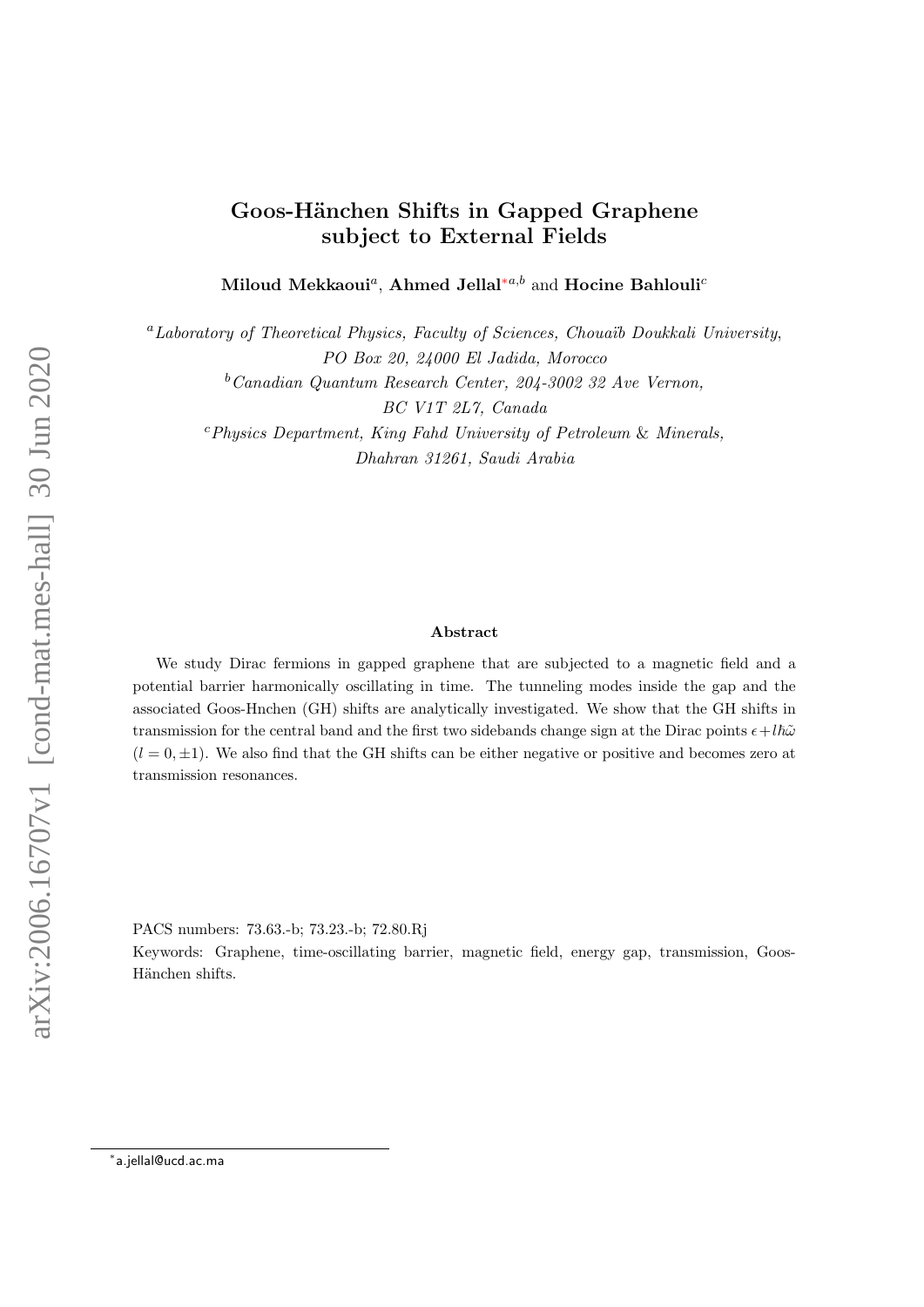## 1 Introduction

Investigations of transport properties in periodically driven quantum systems is not only of academic interest but also is of great importance in the design of novel devices and optical applications. In particular, quantum interference within an oscillating time-periodic electromagnetic field gives rise to additional frequency contributions  $\epsilon \pm l\hbar\tilde{\omega}$  ( $l = 0, \pm 1, \cdots$ ) in the transmission probability. These can be interpreted to originate from exchanging energy quanta  $\hbar\tilde{\omega}$  with the oscillating field. Hereby  $\tilde{\omega}$  is the oscillation frequency and for electromagnetic waves the quanta, that are exchanged with the electrons, are photons. In this context, the standard model is that of a time-modulated scalar potential in a finite region of space. It was studied earlier by Dayem and Martin [\[1\]](#page-14-0) who provided the experimental evidence of photon assisted tunneling in experiments on superconducting films under microwave fields but Tien and Gordon [\[2\]](#page-14-1) provided the first theoretical explanation of their discovery. Afterwards, further theoretical studies were performed by many research groups, for instance the barrier traversal time of particles interacting with a time-oscillating barrier was investigated in [\[3,](#page-14-2) [4\]](#page-14-3). Also the treatment on photon-assisted transport through quantum wells and barriers with oscillating potentials by analyzing in depth the transmission probability as a function of the potential parameters were done in  $[5, 6]$  $[5, 6]$  $[5, 6]$ .

In the past few years the optical properties in graphene systems such as the quantum version of the Goos-Hänchen (GH) effect originating from the reflection of particles from interfaces have been studied. The GH effect was discovered by Hermann Fritz Gustav Goos and Hilda Hänchen [\[7\]](#page-15-0) and theoretically explained by Artman [\[8\]](#page-15-1) in the late of 1940s. Studies of various graphene-based nanostructures, including single  $[9]$ , double barrier  $[10]$  and superlattices  $[11, 12]$  $[11, 12]$  $[11, 12]$ , showed that the GH shifts can be enhanced by the transmission resonances and controlled by varying the electrostatic potential and induced gap. Similar to observations of GH shifts in semiconductors, the GH shifts in graphene can also be modulated by electric and magnetic barriers [\[13\]](#page-15-6), an analogous GH like shifts can also be observed in atomic optics [\[14\]](#page-15-7). It has been reported that the GH shifts play an important role in the group velocity of quasiparticles along interfaces of graphene p-n junctions [\[15,](#page-15-8)[16\]](#page-15-9). Experimentally, it was observed that depositing graphene on dielectric materials can result in a profound effect on GH shifts, which can be either positive or negative. Strikingly this approach allows complete electrostatic control [\[17,](#page-15-10)[18\]](#page-15-11). Recently it has been shown that nonlinear surface plasmon resonance in graphene can provide rigorous enhancement and control over GH effect [\[19,](#page-15-12) [20\]](#page-15-13).

We generalize the results obtained in our previous work  $[21]$  to include a magnetic field case by studying graphene sheet lying in the xy-plane that is subjected to a scalar square potential barrier along the x-direction while the carriers are free in the y-direction. The barrier height oscillates sinusoidally around an average value V with oscillation amplitude  $U_1$  and frequency  $\omega$ . The solutions of the energy spectrum are obtained for all modes generated by the oscillating potential. The boundary conditions are applied at interface to explicitly determine the associated transmission probabilities. We calculate the GH shifts in transmission for the central band and the side sidebands as a function of the potential parameters, incident angle of the particles and phase shifts. In particular, we show that GH shifts in transmission can be controlled by a magnetic barrier driven by the time-periodic scalar square potential.

The manuscript is organized as follows. In section 2, we formulate our theoretical model by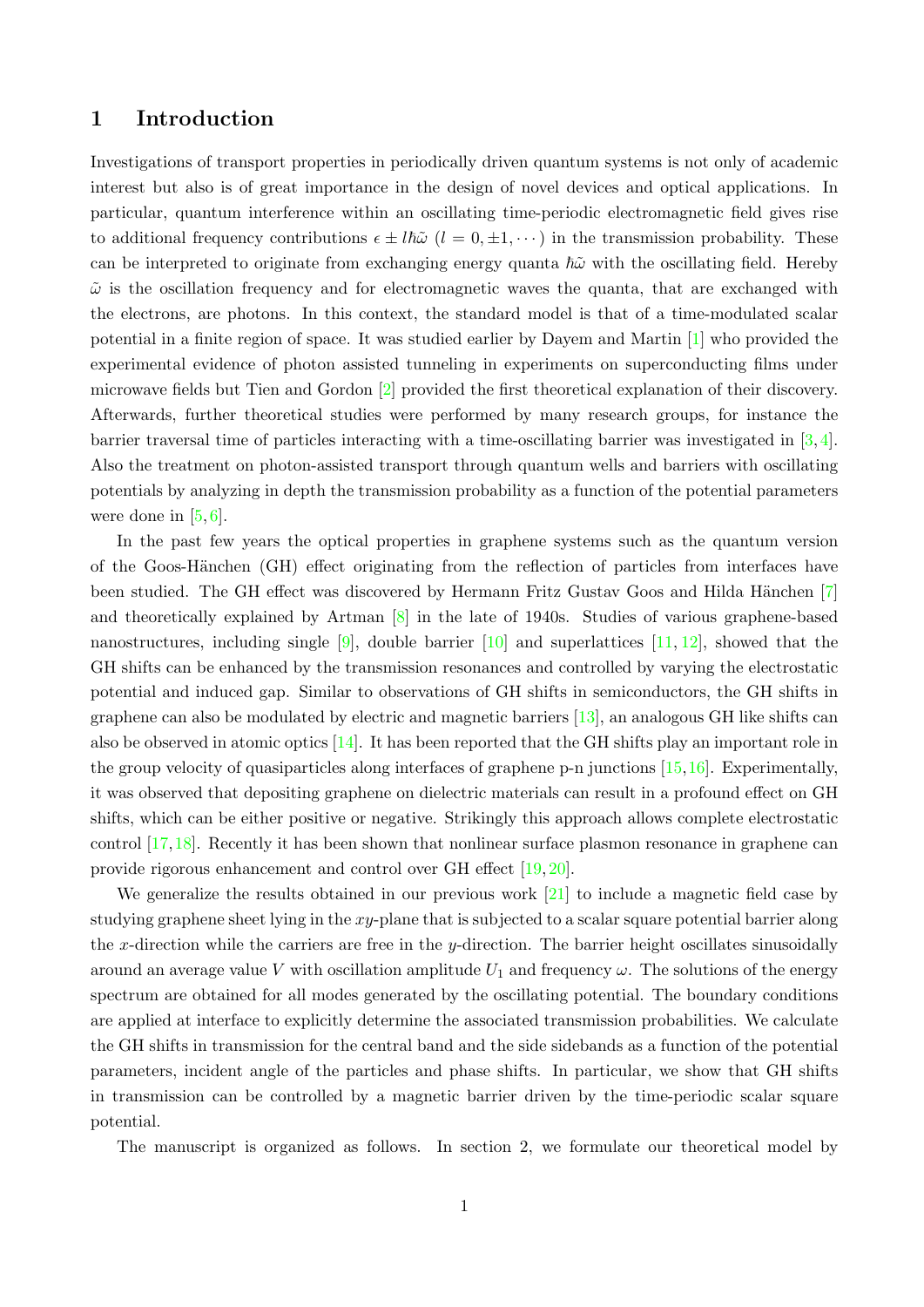setting the Hamiltonian system describing particles scattered by a single barrier time-oscillating whose intermediate zone is subject to a magnetic field and mass term. We determine the quasi-energy spectrum and the spinor solution corresponding to each region composing our system. In section 3, we use the solutions associated with our system together with transmission probabilities to compute the GH shifts. To acquire a better understanding of our results, we plot the GH shifts in transmission within the central band and the first two sidebands for different values under suitable conditions in section 4. Our conclusions are given in the final section.

### 2 Theoretical model

We consider a flat sheet of graphene in the presence of a square potential barrier along the x-direction while particles are unrestricted in the y-direction. The width of the barrier is  $L$ , its height is oscillating sinusoidally around V with amplitude  $U_1$  and frequency  $\omega$ . The intermediate zone is subject to a magnetic field perpendicular  $\mathbf{B} = B(x, y)\mathbf{e}_z$  and mass term  $\Delta$ . Particles with energy  $E = v_F \epsilon$  are incident from one side of the barrier at an angle  $\phi_0$  with respect to the x-direction. They leave the barrier with energy  $\epsilon + l\hbar\tilde{\omega}$ , with  $l = 0, \pm 1, \cdots$  are the modes generated by the oscillating potential at frequency  $\omega = v_F \tilde{\omega}$ , and they make angles  $\pi - \phi_l$  in the reflection and  $\theta_l$  in transmission regions. Our system is governed by the Hamiltonian

<span id="page-2-0"></span>
$$
H = H_{\rm I} + H_{\rm II} \tag{1}
$$

such that  $H<sub>l</sub>$  is given by

$$
H_{\mathsf{I}} = v_F \boldsymbol{\sigma} \cdot \left( -i\hbar \boldsymbol{\nabla} + \frac{e}{c} \mathbf{A}(x, y) \right) + V(x) \mathbb{I}_2 + \Delta \Theta (Lx - x^2) \sigma_z \tag{2}
$$

and  $H<sub>II</sub>$  describes the harmonic time dependence of the barrier height

$$
H_{\rm II} = U_j \cos(\omega t) \mathbb{I}_2 \tag{3}
$$

where  $v_F$  is the Fermi velocity,  $\sigma = (\sigma_x, \sigma_y)$  are the Pauli matrices,  $\mathbb{I}_2$  is the  $2 \times 2$  unit matrix, the amplitudes of static square potential barrier V and of oscillating potential  $U_j$  are given by

$$
V(x) = \begin{cases} V, & 0 \le x \le L \\ 0, & \text{otherwise} \end{cases}, \qquad U_j = \begin{cases} U_1, & 0 \le x \le L \\ 0, & \text{otherwise} \end{cases}
$$
 (4)

and the script  $j = 0, 1, 2$  denotes each scattering region. For a magnetic barrier, the relevant physics is described by a magnetic field translationally invariant along the y-direction,  $B(x, y) = B(x)$  within the strip  $0 \leq x \leq L$  but  $B = 0$  elsewhere, which can be formulated in terms of the Heaviside step function  $\Theta(x)$  as

$$
B(x, y) = B_0 \Theta(Lx - x^2). \tag{5}
$$

Choosing the Landau gauge imposes the vector potential  $\mathbf{A} = (0, A_y(x))^T$  with  $\partial_x A_y(x) = B(x)$  and thus the transverse momentum  $p_y$  is conserved. The continuity of  $\boldsymbol{A}$  requires that

$$
A_y(x) = \begin{cases} 0, & x < 0\\ B_0x, & 0 \le x \le L\\ B_0L, & x > L. \end{cases}
$$
 (6)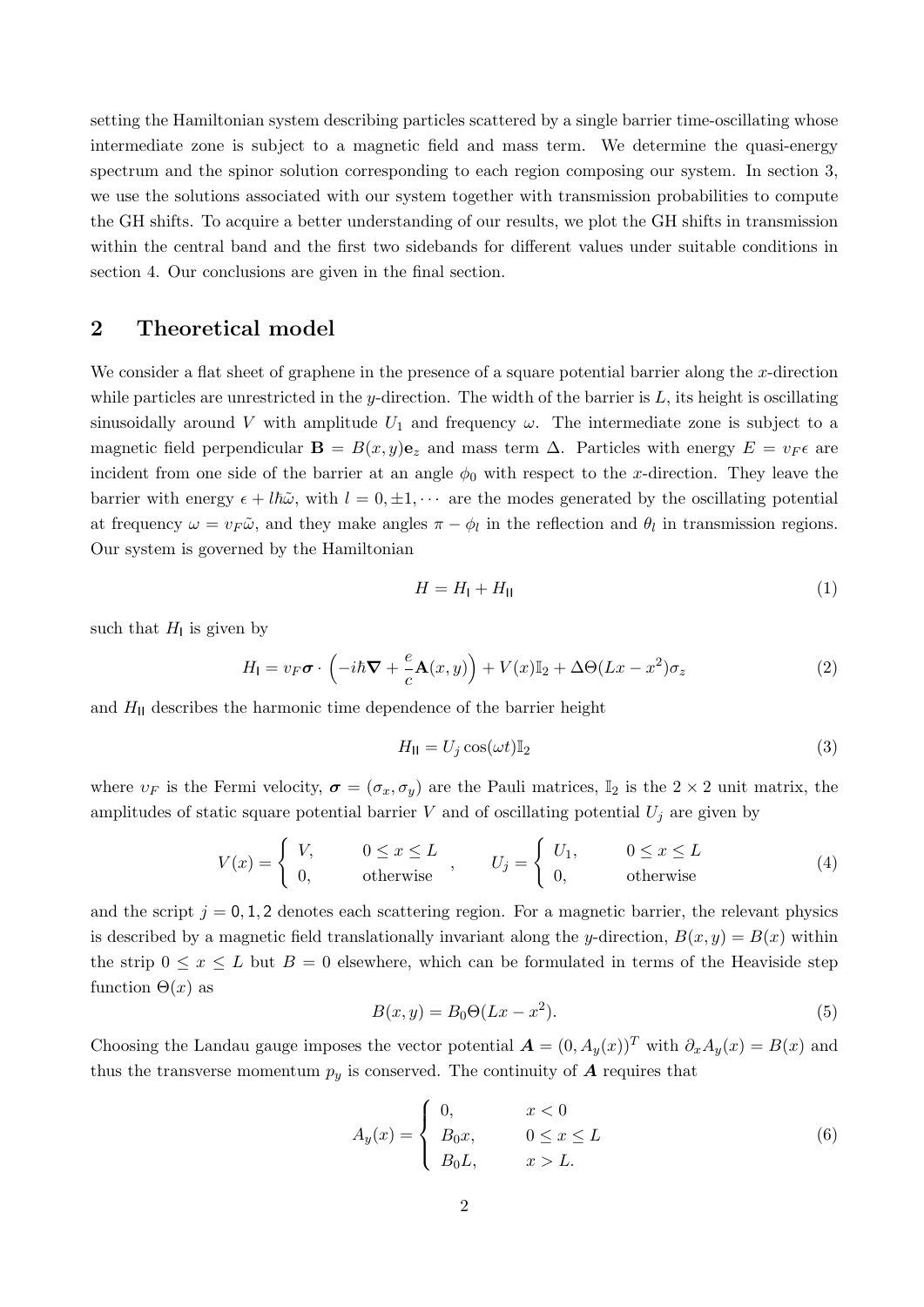Strictly speaking, our system can be visualized as in Figure [1a](#page-3-0), which shows clearly the regions of oscillating potential and magnetic field. In Figure [1b](#page-3-0), we picture the energy modulations that are due the oscillating potential. This will help us to analyze the tunnel effect and calculate different physical transport quantities.

<span id="page-3-0"></span>

**Figure 1** – (color online) (a): Profile of a magnetic barrier driven by a periodic potential with frequency  $\omega$ , amplitude  $U_1$ , width L and height V applied to graphene composed of three regions. (b): Schematic of potential barrier oscillating in time.

Based on the results presented in **Appendix A**, we summarize our main solutions by writing the scattering states in different regions. Recall that, in regions 0 and 2 the potential height is  $u_j = 0$ , then we proceed by replacing  $J_{m-l}$  by  $\delta_{ml}$ . Consequently, we have in region 0 (x < 0)

$$
\psi_0(x, y, t) = e^{ik_y y} \sum_{m,l=-\infty}^{+\infty} \left[ \delta_{l0} \left( \begin{array}{c} 1 \\ \alpha_l \end{array} \right) e^{ik_l x} + r_l \left( \begin{array}{c} 1 \\ -\frac{1}{\alpha_l} \end{array} \right) e^{-ik_l x} \right] \delta_{ml} e^{-iv_F(\epsilon + m\tilde{\omega})t} \tag{7}
$$

and in region 2  $(x > L)$ 

$$
\psi_2(x, y, t) = e^{ik_y y} \sum_{m,l=-\infty}^{+\infty} \left[ t_l \begin{pmatrix} 1 \\ \beta_l \end{pmatrix} e^{ik_l' x} + b_l \begin{pmatrix} 1 \\ -\frac{1}{\beta_l} \end{pmatrix} e^{-ik_l' x} \right] \delta_{ml} e^{-iv_F(\epsilon + m\tilde{\omega})t}
$$
(8)

where  $\{b_l\}$  is a set of the null vectors,  $\{r_l\}$  and  $\{t_l\}$  are the reflection and transmission coefficients, respectively.

As far as region 1 ( $0 \le x \le L$ ) is concerned, where  $H_{\text{II}}$  is non zero, and according to [\[2\]](#page-14-1) the eigenspinors  $\psi_1(x, y, t)$  of the total Hamiltonian [\(1\)](#page-2-0) can be expressed in terms of the eigenspinors  $\psi_1(x, y)$  at energy  $\epsilon$  of  $H_1$ . Then, we have

<span id="page-3-1"></span>
$$
\psi_1(x, y, t) = \psi_1(x, y) \sum_{m = -\infty}^{+\infty} J_m\left(\frac{u_j}{\tilde{\omega}}\right) e^{-i v_F(\epsilon + \tilde{\omega}m)t}
$$
\n(9)

where  $J_m\left(\frac{u_j}{\tilde{\omega}}\right)$  are Bessel functions. We should emphasis that [\(9\)](#page-3-1) is found by resolving the Schrödinger equation and requiring that the function  $f = \sum_m J_m \left(\frac{u_j}{\tilde{\omega}}\right) e^{-im\omega t}$  must fulfill the condition  $f' = H_{\parallel} f$ . To include all modes, a linear combination of spinors at energies  $\epsilon + l\tilde{\omega}$   $(l = 0, \pm 1, \dots)$  has to be taken. Hence, one has to write [\(9\)](#page-3-1) as

$$
\psi_1(x, y, t) = \sum_{l = -\infty}^{+\infty} \psi_l(x, y) \sum_{m = -\infty}^{+\infty} J_m\left(\frac{u_j}{\tilde{\omega}}\right) e^{-i v_F(\epsilon + \tilde{\omega}(l+m))t}
$$
(10)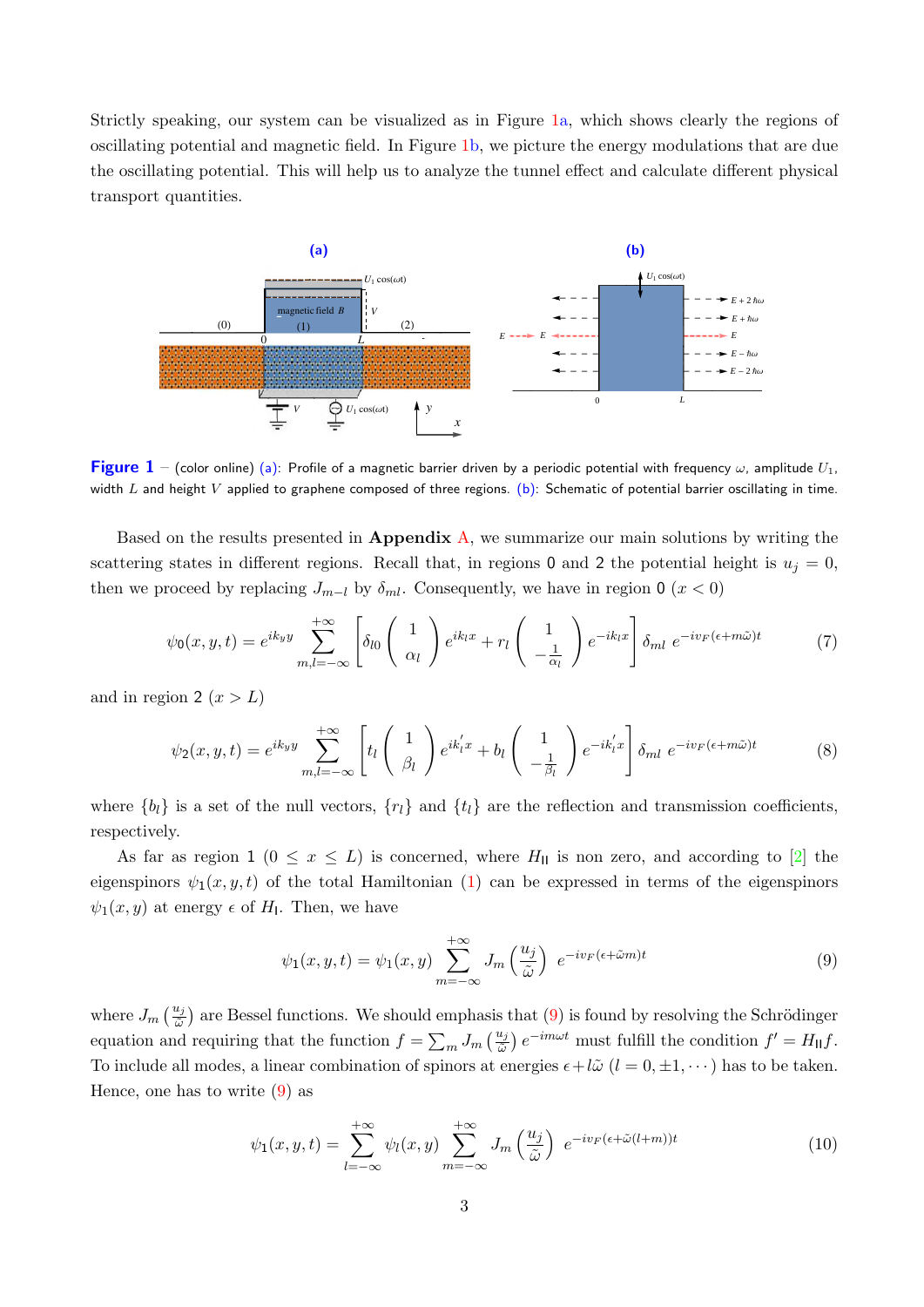such that the eigenspinors  $\psi_l(x, y)$  are solution of the following equation

$$
H\psi_l(x,y) = v_F(\epsilon + l\tilde{\omega})\psi_l(x,y) \tag{11}
$$

and the Hamiltonian is given by

<span id="page-4-0"></span>
$$
H = v_F \left( \begin{array}{cc} m^+ & -i\frac{\sqrt{2}}{l_B}a^- \\ i\frac{\sqrt{2}}{l_B}a^+ & m^- \end{array} \right) \tag{12}
$$

where the shell operators for one mode

$$
a^{\pm} = \frac{l_B}{\sqrt{2}} \left( \mp \partial_x + k_y + \frac{x}{l_B^2} \right) \tag{13}
$$

are satisfying the canonical commutation relation  $[a^-, a^+] = \mathbb{I}$ , where we have defined the parameters  $m^{\pm} = v \pm \tilde{\Delta}$  by rescaling the potential  $v = V/v_F$  and energy gap  $\tilde{\Delta} = \Delta/v_F$ ,  $l_B = \frac{1}{\sqrt{2}}$  $\frac{1}{\overline{B_0}}$  is the magnetic length in the unit system ( $\hbar = c = e = 1$ ). We determine the eigenvalues and eigenspinors of the Hamiltonian [\(12\)](#page-4-0) by considering the time-independent equation for the spinor  $\psi_l(x,y) = (\psi_l^+$  $\psi_l^+, \psi_l^-)^T$ using the fact that the transverse momentum  $p_y$  is conserved to write  $\psi_l(x,y) = e^{i p_y y} \varphi_l(x)$  with  $\varphi_l(x) = (\varphi_l^+$  $\mu^+$ ,  $\varphi_l^-$ <sup>T</sup>. Then, the eigenvalue equation

$$
H\left(\begin{array}{c}\varphi_l^+\\\varphi_l^-\end{array}\right)=v_F(\epsilon+l\tilde{\omega})\left(\begin{array}{c}\varphi_l^+\\\varphi_l^-\end{array}\right)
$$
(14)

gives the coupled equations

<span id="page-4-1"></span>
$$
m^{+}\varphi_{l}^{+} - i\frac{\sqrt{2}}{l_{B}}a^{-}\varphi_{l}^{-} = (\epsilon + l\tilde{\omega})\varphi_{l}^{+}
$$
\n
$$
\overline{\varphi}_{l} \tag{15}
$$

$$
i\frac{\sqrt{2}}{l_B}a^+\varphi_l^+ + m^-\varphi_l^- = (\epsilon + l\tilde{\omega})\varphi_l^-.
$$
\n(16)

Inserting [\(16\)](#page-4-1) into [\(15\)](#page-4-1) we end up with a differential equation of second order for  $\varphi_l^+$ l

$$
(\epsilon + l\tilde{\omega} - m^+) (\epsilon + l\tilde{\omega} - m^-) \varphi_l^+ = \frac{2}{l_B^2} a^- a^+ \varphi_l^+ \tag{17}
$$

which is in fact the equation of a harmonic oscillator and therefore we identify  $\varphi_l^+$  with its eigenstates  $|n_l - 1\rangle$  corresponding to the eigenvalues

<span id="page-4-2"></span>
$$
\tilde{\varepsilon}_l = \frac{1}{l_B} \sqrt{(\tilde{\Delta}l_B)^2 + 2n_l} \tag{18}
$$

where we have set  $\tilde{\varepsilon}_l = s'_l(\epsilon + l\tilde{\omega} - v), s'_l = \text{sign}(\epsilon + l\tilde{\omega} - v)$  correspond to positive and negative energy solutions. The second spinor component can be derived from  $(16)$  to obtain

$$
\varphi_l^- = s_l' i \sqrt{\frac{\tilde{\varepsilon}_l l_B - s_l' \tilde{\Delta} l_B}{\tilde{\varepsilon}_l l_B + s_l' \tilde{\Delta} l_B}} \mid n_l \rangle.
$$
\n(19)

Introducing the parabolic cylinder functions  $D_{n_l}(x) = 2^{-\frac{n_l}{2}} e^{-\frac{x^2}{4}} H_{n_l}\left(\frac{x}{\sqrt{2}}\right)$  we express the solution in region 1 as

$$
\psi_1(x, y, t) = e^{ik_y y} \sum_{m,l=-\infty}^{+\infty} \sum_{\pm} c_l^{\pm} \left( \frac{f_l D_{((\tilde{\varepsilon}_l l_B)^2 - (\tilde{\Delta}l_B)^2)/2 - 1} \left( \pm \sqrt{2} \left( \frac{x}{l_B} + k_y l_B \right) \right)}{\pm i \tilde{f}_l D_{((\tilde{\varepsilon}_l l_B)^2 - (\tilde{\Delta}l_B)^2)/2} \left( \pm \sqrt{2} \left( \frac{x}{l_B} + k_y l_B \right) \right)} \right)
$$
  

$$
J_{m-l} \left( \frac{u_j}{\tilde{\omega}} \right) e^{-i v_F (\epsilon + m \tilde{\omega}) t} \tag{20}
$$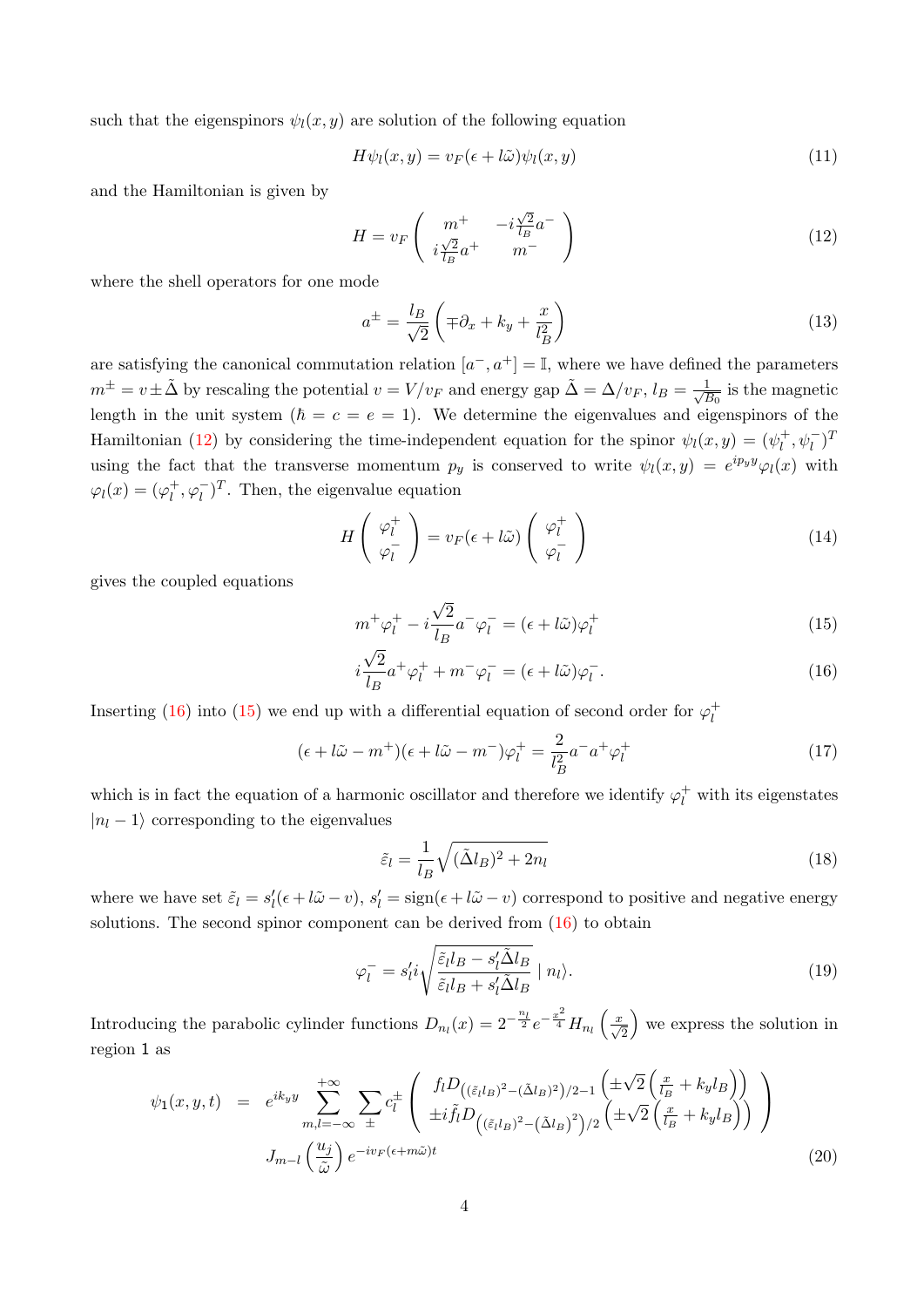where we have set

$$
f_l = \sqrt{\frac{\tilde{\varepsilon}_l l_B + s_l' \tilde{\Delta} l_B}{\tilde{\varepsilon}_l l_B}}, \qquad \tilde{f}_l = \frac{s_l' \sqrt{2}}{\sqrt{\tilde{\varepsilon}_l l_B \left(\tilde{\varepsilon}_l l_B + s_l' \tilde{\Delta} l_B\right)}}.
$$
(21)

The above solutions will be used to compute some physical quantities in our system such that the transmission probabilities and the associated GH shifts.

# 3 GH shifts for sidebands

Note that for our system, as Dirac particles pass through a region subject to time-harmonic potential, transitions from the central band to sidebands (channels) at energies  $\epsilon \pm l\tilde{\omega}$   $(l = 0, 1, 2, \cdots)$  occur as particles ex-change energy quanta with the oscillating field. Then to handle wave propagation, we need to evaluate the transmission and reflection amplitudes, which can be determined by matching different wave functions at interfaces  $0$  and  $L$ . We write the continuity conditions

<span id="page-5-0"></span>
$$
\psi_0(0, y, t) = \psi_1(0, y, t), \qquad \psi_1(L, y, t) = \psi_2(L, y, t). \tag{22}
$$

To simplify the notation, we use the following shorthand expressions

$$
\eta_{1,l}^{\pm} = D_{\frac{(\tilde{\varepsilon}_l l_B)^2 - (\tilde{\Delta}l_B)^2}{2} - 1} \left( \pm \sqrt{2} k_y l_B \right)
$$
\n(23)

$$
\xi_{1,l}^{\pm} = D_{\frac{(\tilde{\varepsilon}_l l_B)^2 - (\tilde{\Delta}l_B)^2}{2}} \left( \pm \sqrt{2} k_y l_B \right) \tag{24}
$$

$$
\eta_{2,l}^{\pm} = D_{\frac{(\tilde{\varepsilon}_l l_B)^2 - (\tilde{\Delta}l_B)^2}{2} - 1} \left[ \pm \sqrt{2} \left( \frac{L}{l_B} + k_y l_B \right) \right]
$$
(25)

$$
\xi_{2,l}^{\pm} = D_{\frac{\left(\tilde{\varepsilon}_{l}l_{B}\right)^{2} - \left(\tilde{\Delta}l_{B}\right)^{2}}{2}} \left[\pm\sqrt{2}\left(\frac{L}{l_{B}} + k_{y}l_{B}\right)\right].
$$
\n(26)

To derive different physical quantities, one can explicitly write [\(22\)](#page-5-0) making use the fact that the basis  $\{e^{imv_F\tilde{\omega}t}\}\$ is orthogonal. Thus at the interface  $x=0$ , one finds

<span id="page-5-1"></span>
$$
\delta_{m0} + r_m = \sum_{l=-\infty}^{+\infty} \left( c_l^+ f_l \eta_{1,l}^+ + c_l^- f_l \eta_{1,l}^- \right) J_{m-l} \left( \frac{u_j}{\tilde{\omega}} \right) \tag{27}
$$

$$
\delta_{m0}\alpha_m - r_m \frac{1}{\alpha_m} = \sum_{l=-\infty}^{+\infty} \left( c_l^+ i \tilde{f}_l \xi_{1,l}^+ - c_l^- i \tilde{f}_l \xi_{1,l}^- \right) J_{m-l} \left( \frac{u_j}{\tilde{\omega}} \right)
$$
(28)

and at  $x = L$ , we have

<span id="page-5-2"></span>
$$
t_m e^{ik'_m d} + b_m e^{-ik'_m d} = \sum_{l=-\infty}^{+\infty} \left( c_l^+ f_l \eta_{2,l}^+ + c_l^- f_l \eta_{2,l}^- \right) J_{m-l} \left( \frac{u_j}{\tilde{\omega}} \right)
$$
(29)

$$
t_m \beta_m e^{ik'_m d} - b_m \frac{1}{\beta_m} e^{-ik'_m d} = \sum_{l=-\infty}^{+\infty} \left( c_l^+ i \tilde{f}_l \xi_{2,l}^+ - c_l^- i \tilde{f}_l \xi_{2,l}^- \right) J_{m-l} \left( \frac{u_j}{\tilde{\omega}} \right). \tag{30}
$$

It is convenient to write  $(27-30)$  $(27-30)$  in matrix form

$$
\begin{pmatrix} \Xi_0 \\ \Xi'_0 \end{pmatrix} = \begin{pmatrix} \mathbb{M}11 & \mathbb{M}12 \\ \mathbb{M}21 & \mathbb{M}22 \end{pmatrix} \begin{pmatrix} \Xi_2 \\ \Xi'_2 \end{pmatrix} = \mathbb{M} \begin{pmatrix} \Xi_2 \\ \Xi'_2 \end{pmatrix}
$$
(31)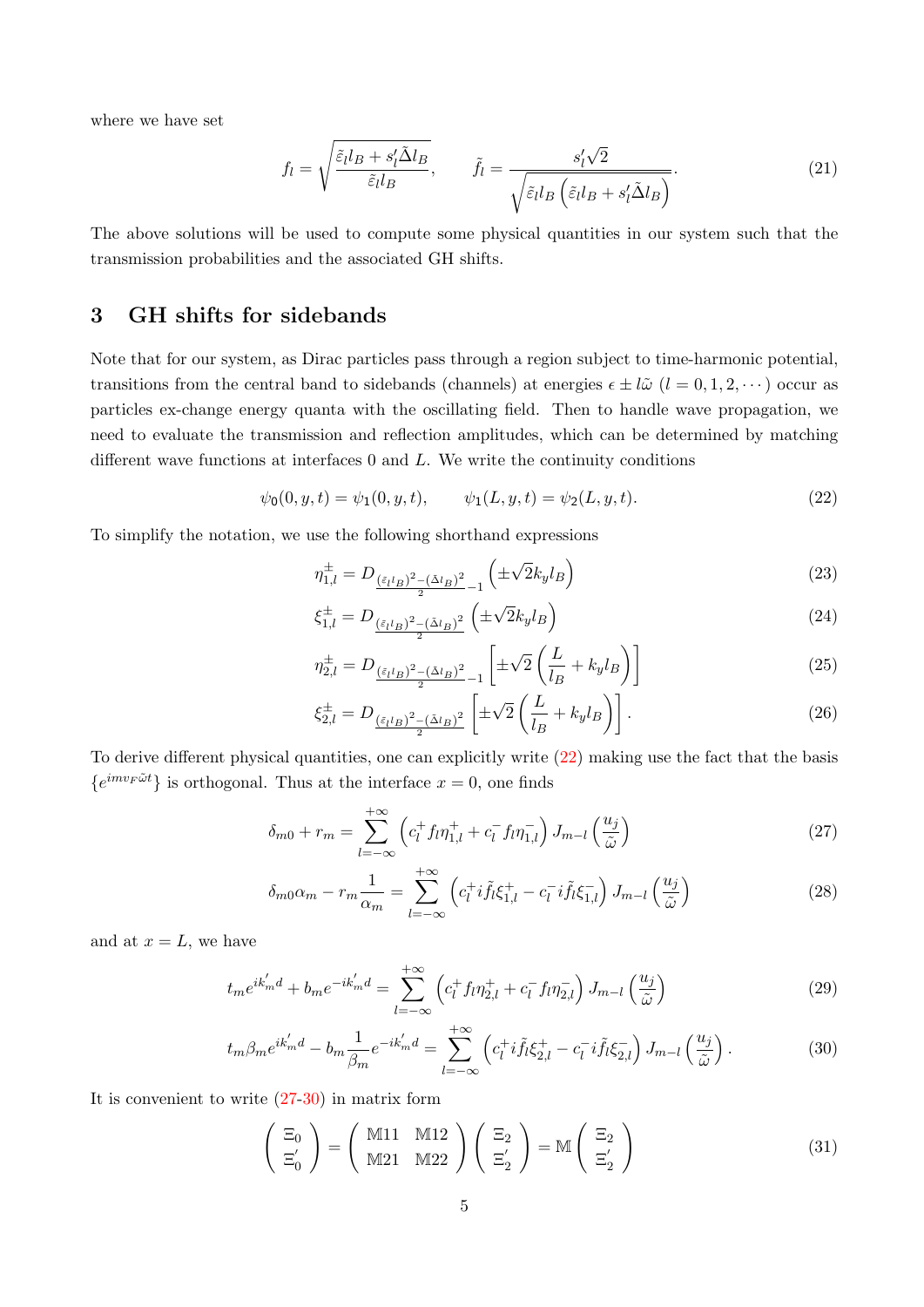such that  $\mathbb{M} = \mathbb{M}(0, 1) \cdot \mathbb{M}(1, 2)$  and  $\mathbb{M}(j, j + 1)$  are transfer matrices that couple the wave function in the j-th region to the wave function in the  $(j + 1)$ -th region, with

$$
\mathbb{M}(0,1) = \begin{pmatrix} \mathbb{I} & \mathbb{I} \\ \mathbb{N}_1^+ & \mathbb{N}_1^- \end{pmatrix}^{-1} \begin{pmatrix} \mathbb{C}_1^+ & \mathbb{C}_1^- \\ \mathbb{G}_1^+ & \mathbb{G}_1^- \end{pmatrix}
$$
(32)

$$
\mathbb{M}(1,2) = \begin{pmatrix} \mathbb{C}_2^+ & \mathbb{C}_2^- \\ \mathbb{G}_2^+ & \mathbb{G}_2^- \end{pmatrix}^{-1} \begin{pmatrix} \mathbb{I} & \mathbb{I} \\ \mathbb{N}_2^+ & \mathbb{N}_2^- \end{pmatrix} \begin{pmatrix} \mathbb{K}^+ & \mathbb{O} \\ \mathbb{O} & \mathbb{K}^- \end{pmatrix}
$$
(33)

where we have defined the quantities

$$
\left(\mathbb{N}_1^{\pm}\right)_{m,l} = \pm \left(\alpha_m\right)^{\pm 1} \delta_{ml} \tag{34}
$$

$$
\left(\mathbb{C}_{\tau}^{\pm}\right)_{m,l} = f_l \eta_{\tau,l}^{\pm} J_{m-l} \left(\frac{u_j}{\tilde{\omega}}\right) \tag{35}
$$

$$
\left(\mathbb{G}_{\tau}^{\pm}\right)_{m,l} = \pm i \tilde{f}_l \xi_{\tau,l}^{\pm} J_{m-l} \left(\frac{u_j}{\tilde{\omega}}\right)
$$
\n(36)

$$
\left(\mathbb{K}^{\pm}\right)_{m,l} = \pm e^{\pm idk'_m} \delta_{ml} \tag{37}
$$

$$
\left(\mathbb{N}_2^{\pm}\right)_{m,l} = \pm \left(\beta_m\right)^{\pm 1} \delta_{ml} \tag{38}
$$

with the null matrix denoted by  $\mathbb O$  and  $\mathbb I$  is the unit matrix. We assume a particle propagating from left to right with energy  $\epsilon$  then  $\tau = (1, 2)$ ,  $\Xi_0 = \{\delta_{0l}\}\$ and  $\Xi'_2 = \{b_m\}$  is the null vector, whereas the vectors for wave transmission and reflection are  $\Xi_2 = \{t_l\}$ , and  $\Xi_0' = \{r_l\}$ , respectively. From the above considerations, one can easily obtain the relation  $\Xi_2 = (\mathbb{M}11)^{-1} \cdot \Xi_0$ . The minimum number  $N$  of sidebands that need to be considered is determined by the strength of the oscillation frequency,  $N > \frac{u_j}{\tilde{\omega}}$ , and the infinite series for T can then be truncated to consider a finite number of terms starting from  $-N$  up to N. Furthermore, analytical results are obtained if we take small values of  $\frac{u_j}{\tilde{\omega}}$ and include only the first two sidebands at energies  $\epsilon \pm \tilde{\omega}$  along with the central band at energy  $\epsilon$ , such as

<span id="page-6-0"></span>
$$
t_{-N+k} = \mathbb{M}'\left[k+1, N+1\right] \tag{39}
$$

where  $k = 0, 1, 2, \cdots, 2N$  and  $\mathbb{M}'$  is a matrix element of  $(\mathbb{M}11)^{-1}$ .

In the forthcoming analysis we truncate [\(39\)](#page-6-0) retaining only the terms corresponding to the central and first two sidebands, namely  $l = 0, \pm 1$ . This is justified for the driving amplitudes we consider because they are weak enough so that this approximation does not break. We can proceed as before to derive transmission amplitudes

$$
t_{-1} = M'[1, 2],
$$
  $t_0 = M'[2, 2],$   $t_1 = M'[3, 2].$  (40)

Now for a null amplitude of oscillating potential  $(U_j = v_F u_j = 0)$ , we get only the transmission amplitude  $t_0$  for the central band. It can be calculated as

$$
t_0 = \rho_0 e^{i\varphi_0^t} = \frac{i2f_0 \tilde{f}_0 \cos \phi_0}{e^{idk_0'} (\chi_0 - if_0 \tilde{f}_0 \Omega_0)} \left( \eta_{2,0}^+ \xi_{2,0}^- + \eta_{2,0}^- \xi_{2,0}^+ \right)
$$
(41)

where the phase shift  $\varphi_0^t = \arctan\left(i\frac{t_0^* - t_0}{t_0^* + t_0}\right)$ ),  $\rho_0 = \sqrt{\text{Im}[t]^2 + \text{Re}[t]^2}$  and different quantities are

$$
\chi_0 = f_0^2 \left( \eta_{1,0}^+ \eta_{2,0}^- - \eta_{1,0}^- \eta_{2,0}^+ \right) e^{i(\theta_0 - \phi_0)} - \tilde{f}_0^2 \left( \xi_{1,0}^+ \xi_{2,0}^- - \xi_{1,0}^- \xi_{2,0}^+ \right) \tag{42}
$$

$$
\Omega_0 = \left( \left( \eta_{2,0}^+ \xi_{1,0}^- + \eta_{2,0}^- \xi_{1,0}^+ \right) e^{i\theta_0} + \left( \eta_{1,0}^+ \xi_{2,0}^- + \eta_{1,0}^- \xi_{2,0}^+ \right) e^{-i\phi_0} \right). \tag{43}
$$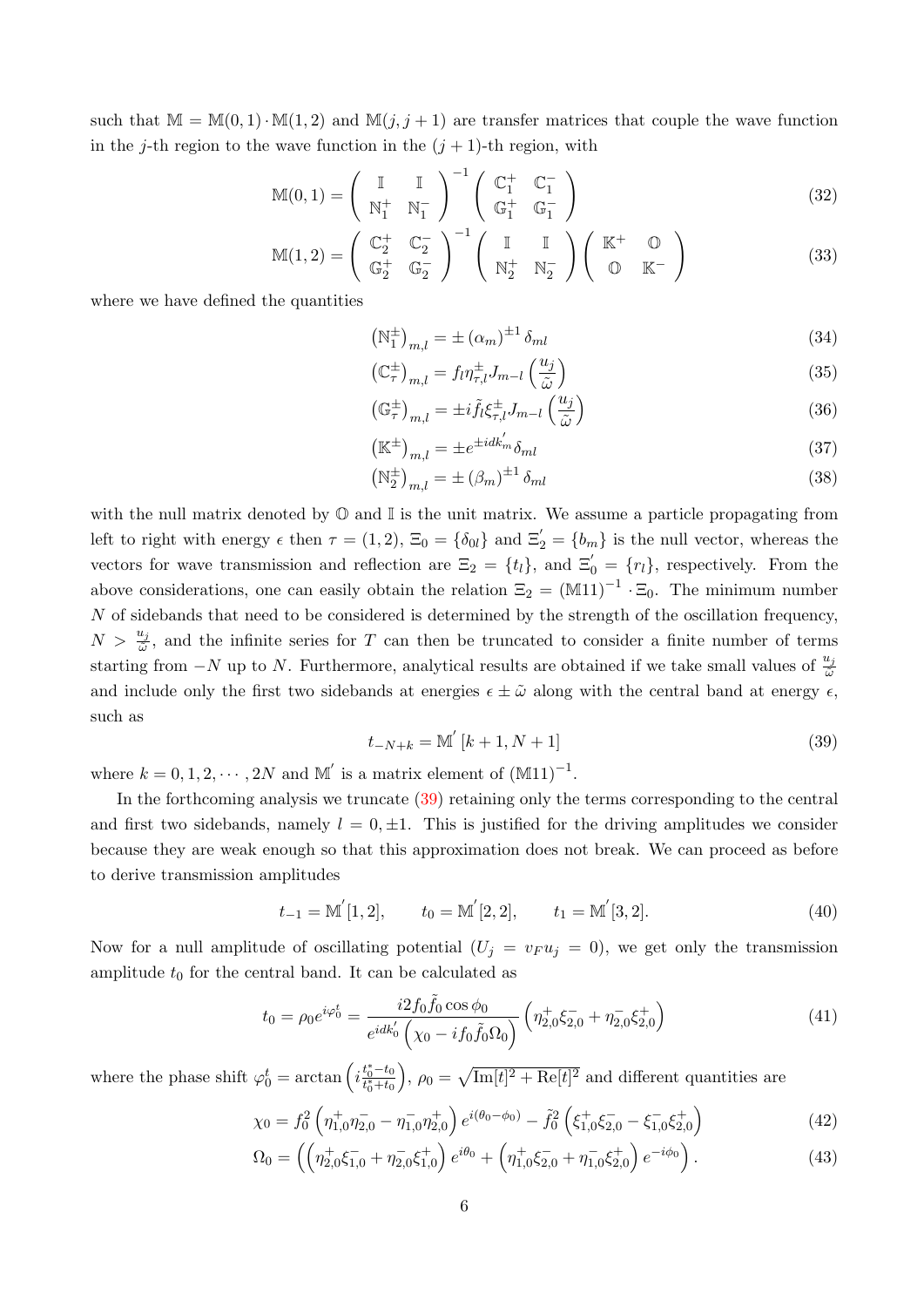As a result, the transmission probabilities are finally expressed as

$$
T_l = \frac{k'_l}{k_0} \rho_l^2, \qquad l = 0, \pm 1. \tag{44}
$$

The Goos-Hänchen (GH) shifts in graphene can be analyzed by considering the incident, reflected and transmitted beams around some transverse wave vector  $k_y = k_{y_0}$  together with the angle of incidence  $\phi_l(k_{y_0}) \in [0, \frac{\pi}{2}]$  $\frac{\pi}{2}$ , denoted by the subscript 0. These can be expressed in integral forms for incident

$$
\Psi_{in}(x, y) = \int_{-\infty}^{+\infty} dk_y \ f(k_y - k_{y_0}) \ e^{i(k_0(k_y)x + k_yy)} \begin{pmatrix} 1 \\ e^{i\phi_0(k_y)} \end{pmatrix}
$$
\n(45)

and reflected beams

$$
\Psi_{re}(x,y) = \int_{-\infty}^{+\infty} dk_y \ r_l(k_y) \ f(k_y - k_{y_0}) \ e^{i(-k_l(k_y)x + k_yy)} \begin{pmatrix} 1 \\ -e^{-i\phi_l(k_y)} \end{pmatrix} \tag{46}
$$

where the reflection amplitude is defined by  $r_l(k_y) = |r_l|e^{i\varphi_l^r}$ . This result is reached by writing the xcomponent of wave vector  $k_l$  as well as  $\phi_l$  in terms of  $k_y$  such that each spinor plane wave is a solution of [\(1\)](#page-2-0) and  $f(k_y - k_{y_0})$  is the angular spectral distribution. We can approximate the  $k_y$ -dependent terms by a Taylor expansion around  $k_y$ , retaining only the first order term to get

$$
\phi_l(k_y) \approx \phi_l(k_{y_0}) + \frac{\partial \phi_l}{\partial k_y}\Big|_{k_{y_0}} (k_y - k_{y_0})
$$
\n(47)

$$
k_l(k_y) \approx k_l(k_{y_0}) + \frac{\partial k_l}{\partial k_y}\Big|_{k_{y_0}} (k_y - k_{y_0}).
$$
\n(48)

Finally, the transmitted beams are

$$
\Psi_{tr}(x,y) = \int_{-\infty}^{+\infty} dk_y \ t_l(k_y) \ f(k_y - k_{y_0}) \ e^{i(k'_l(k_y)x + k_yy)} \begin{pmatrix} 1 \\ e^{i\theta_l(k_y)} \end{pmatrix} \tag{49}
$$

where the transmission coefficient is  $t_l(k_y) = |t_l|e^{i\varphi_t^t}$ .

The stationary-phase approximation indicates that the GH shifts are equal to the negative gradient of transmission phase with respect to  $k_y$ . To calculate the GH shifts of the transmitted beams through our system, according to the stationary phase method [\[22\]](#page-15-15), we adopt the definition  $[9, 23]$  $[9, 23]$  $[9, 23]$ 

<span id="page-7-0"></span>
$$
S_l^t = -\frac{\partial \varphi_l^t}{\partial k_y}\Big|_{k_{y_0}}, \qquad S_l^r = -\frac{\partial \varphi_l^r}{\partial k_y}\Big|_{k_{y_0}}.\tag{50}
$$

Assuming a finite-width beam with a Gaussian shape,  $f(k_y - k_{y_0}) = w_y \exp[-w_y^2(k_y - k_{y_0})^2]$  around  $k_{y_0}$ , where  $w_y = w \sec \phi_l$ , and w is the half beam width at waist. We can now evaluate the Gaussian integral to obtain the spatial profile of the incident beam, by expanding  $\phi_l$  and  $k_l$  to first order around  $k_{y_0}$  while satisfying the condition  $\delta \phi_l = \lambda_F / (\pi w) \ll 1$  where  $\lambda_F$  is the Fermi wavelength. Comparison of the incident and transmitted beams suggests that the displacements  $\sigma_{\pm}$  of up and down spinor components are both equal to  $\partial \varphi_l^t / \partial k_{y_0}$  and the average displacement is

$$
S_l^t = \frac{1}{2}(\sigma^+ + \sigma^-) = -\frac{\partial \varphi_l^t}{\partial k_y}\Big|_{k_{y_0}}.\tag{51}
$$

It should be noted that when the above-mentioned condition is satisfied, that is, the stationary phase method is valid [\[9\]](#page-15-2), the definition [\(50\)](#page-7-0) can be applied to any finite-width beam, the shape does not necessarily need to be Gaussian-shaped.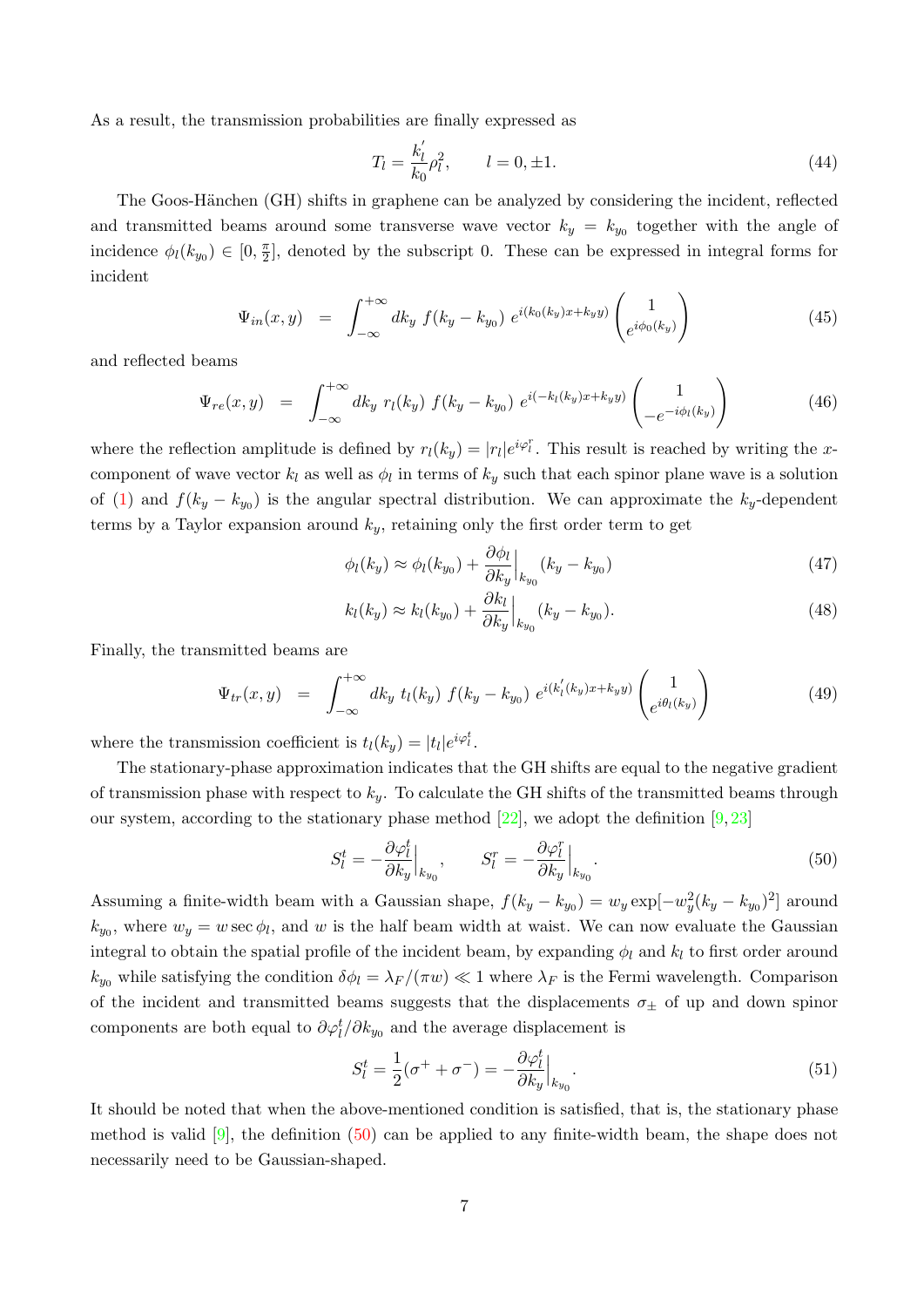## 4 Results and Discussions

In this section, we study the effect of the magnetic field on the Goos-Hänchen (GH) shifts for Dirac fermions in gaped graphene that is subject to an additional time periodic oscillating potential in the region of space with the potential barrier. We numerically evaluate the GH shifts in transmission for the central band  $S_0^t$  and two first sidebands  $S_{\pm 1}^t$  as a function of the parameters of the graphene single barrier oscillation frequency  $\tilde{\omega}l_B$  and amplitude  $\frac{u_j}{\tilde{\omega}}$ , in addition to the energy  $\epsilon l_B$ , the y-component of the wave vector  $k_y l_B$ , the energy gap  $\Delta l_B$  and the strength of static potential barrier  $vl_B$ . To understand these effects, let us consider Figure [2](#page-8-0) where we study the GH shifts in transmission versus the potential barrier  $vl_B$  in the gapless graphene region where  $\Delta l_B = 0$ , the frequency  $\tilde{\omega} l_B = 1$ , and the energy  $\epsilon l_B = 10$ ,  $k_y l_B = 2$ ,  $\frac{L}{l_B} = 0.8$ . Figure [2a](#page-8-0) shows the GH shifts in transmission for the central band  $S_0^t$  (red line) and first two sidebands  $S_{-1}^t$  (green line),  $S_1^t$  (blue line) where the value  $\frac{u_j}{\tilde{\omega}} = 0.4$ , the GH shifts in transmission changes sign at the Dirac points  $vl_B = el_B + l\tilde{\omega}$  (l = 0 for band central and  $l = \pm 1$  for first two sidebands). It is clearly seen that they are strongly dependent on the barrier heights and frequency  $\tilde{\omega}l_B$ . Figure [2b](#page-8-0) shows the GH shifts in transmission for the central band for different values of  $\frac{u_j}{\tilde{\omega}} = \{0, 0.45, 0.85\}$ . One can notice that, at the Dirac points  $vl_B = \epsilon l_B$ , the GH shifts change their sign. We observe that the GH shifts for central band  $S_0^t$  in the oscillating barrier decreases if  $\frac{u_j}{\tilde{\omega}}$  increases. We also notice that the GH shifts can have either sign, positive and negative in Figures [2a](#page-8-0) and [2b](#page-8-0).

<span id="page-8-0"></span>

**Figure 2** – (color online) The GH shifts in transmission as a function of  $vl_B$  with  $k_yl_B=2$ ,  $\frac{L}{l_B}=0.8$ ,  $\tilde{\omega}l_B=1$   $\tilde{\Delta}l_B=0$ and  $\epsilon l_B=10.$  (a): Central band  $S_0^t$  in red, the first two sidebands  $S_1^t$  in blue and  $S_{-1}^t$  in green with  $\alpha=0.4.$  (b): Central band  $S_0^t$ . For different values of  $\frac{u_j}{\tilde{\omega}}$ : 0 (red line), 0.45 (blue line), 0.85 (green line).

Now let us investigate what happens if we introduce a gap in the intermediate region  $0 \leq x \leq L$ , which is also subjected to a magnetic field. Note that, the gap is introduced as shown in Figure [1](#page-3-0) and therefore it affects the system energy according to the solution of the energy spectrum obtained in region 1. From [\(18\)](#page-4-2), we obtain the energy modulation due the oscillating potential as shown in Figure [3](#page-9-0) as function of the magnetic field B with  $v = 30$ ,  $w = 10$ ,  $l = -1$ : (color dot-dashed), 0: (color thick), 1: (color dashed) and  $n = \{0:$  (blue line), 1: (red line), 2: (green line) for gapless  $\tilde{\Delta} = 0$  in Figure [3a](#page-9-0) and gap  $\tilde{\Delta} = 10$  in Figure [3b](#page-9-0). It is clearly seen that the difference of energy is  $\epsilon(n + 1; l) - \epsilon(n; l) = \tilde{\omega}$ , which is independent of the quantum number n. For  $n = 0$ , we have just a modulation of the energy with different quantum number  $l\tilde{\omega}$  with  $l = 0, \pm 1$ . However for  $n = 1, 2$  the energy behavior is completely changed and for each l value the energy is split into two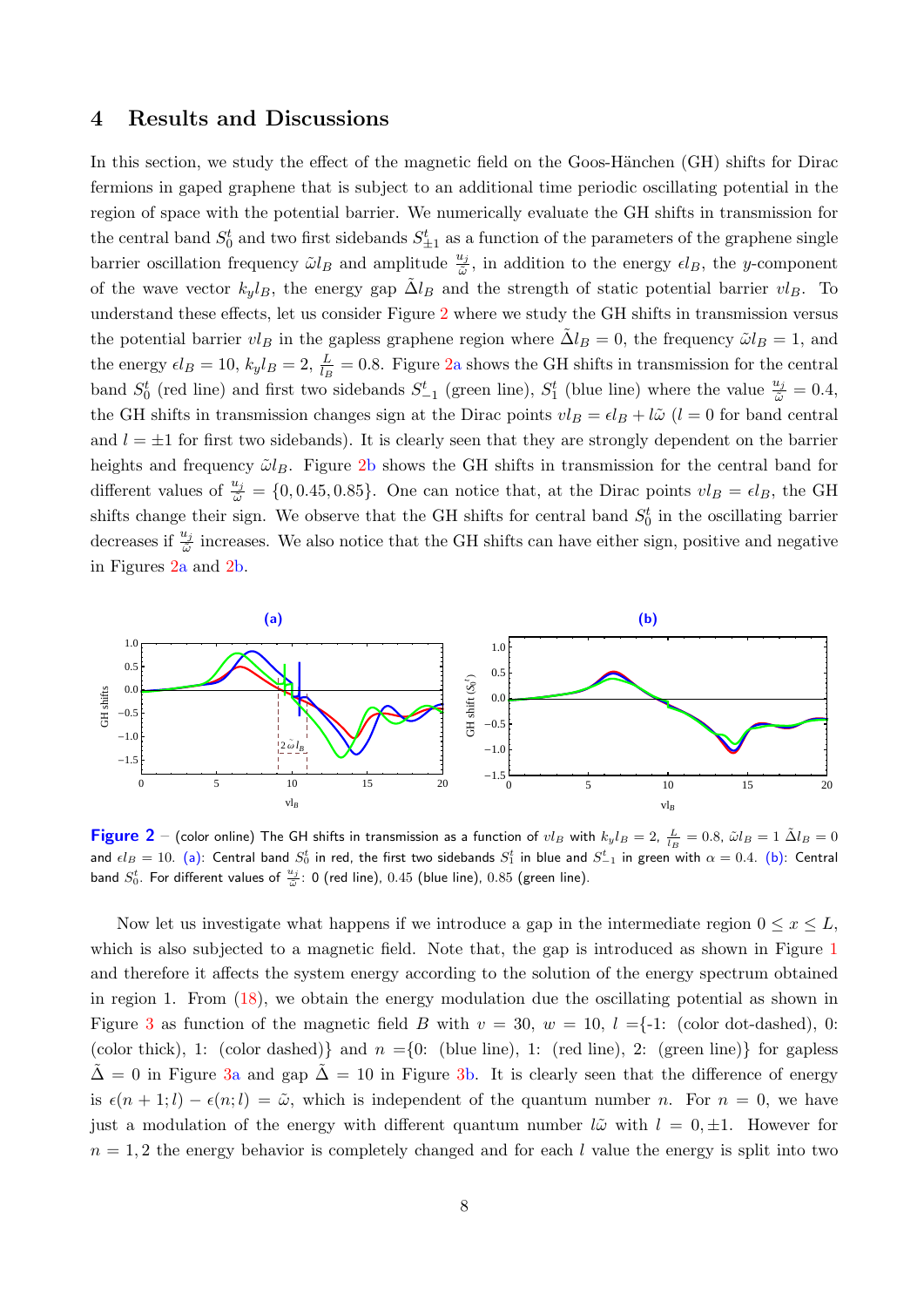values, which can be seen like a left of degeneracy of levels. It is clearly seen that absorbing energy quantum  $\tilde{\omega}$  produces inter-level transitions. Because of Pauli principle a particle with energy  $\epsilon$  can absorb an energy quantum  $\tilde{\omega}$  if and only if the state with energy  $\epsilon + \tilde{\omega}$  is empty. We observe that in Figure [3b](#page-9-0) the difference of energy  $\epsilon^+$  and  $\epsilon^-$  for quantum number  $n = 0$  and the value  $l = 0, \pm 1$  is  $\epsilon^+(n=0; l=0,\pm 1) - \epsilon^-(n=0; l=0,\pm 1) = 2\tilde{\Delta}$ . The difference of energy  $\epsilon^+$  and  $\epsilon^-$  for quantum number  $n = 1, 2$  and the value  $l = 0, \pm 1$  is  $\epsilon^+(n = 1, 2; l = 0, \pm 1) - \epsilon^-(n = 1, 2; l = 0, \pm 1) = 2(\tilde{\Delta} + \mu_n)$ with  $\mu_n = \epsilon^+(n = 1, 2; l = 0, \pm 1) - \epsilon^+(n = 0; l = 0, \pm 1).$ 

<span id="page-9-0"></span>

Figure 3 – (color online) Graphs depicting the energy  $\epsilon$  as a function of magnetic field B with the energy gap (a):  $\tilde{\Delta} = 0$ and (a):  $\tilde{\Delta} = 10$ . For the frequency  $\tilde{\omega} = 10$ , potential  $v = 30$ , quantum number  $n = 0$  (blue line),  $n = 1$  (red line),  $n = 2$ (green line) and the modes  $l = 0$  (color thick),  $l = 1$  (color dashed),  $l = -1$  (color dot-dashed).

<span id="page-9-1"></span>

**Figure 4** – (color online) (a): The transmission probabilities  $T_l$  for central band and first tow sidebands and (b): GH shifts in transmission  $S_{\pm1}^t$  for first tow sidebands as a function of energy gap  $\tilde\Delta l_B$  with  $\frac{u_j}{\tilde\omega}=0$  (not oscillating barrier),  $\frac{u_j}{\tilde\omega}=0.65$ (oscillating barrier),  $k_y l_B = 2$ ,  $\frac{L}{l_B} = 1.4$ ,  $\tilde{\omega} l_B = 1$  and  $(\{\epsilon l_B = 12; v l_B = 7\})/(\{\epsilon l_B = 12; v l_B = 7\}, \{\epsilon l_B = 7; v l_B = 12\})$ . For no oscillating barrier  $T_0$  (red dashed) and for oscillating barrier  $T_0$  (red line),  $T_{-1}$  (green line),  $T_1$  (blue line).

In Figure [4](#page-9-1) we present the transmission probabilities  $T_l$  for the central band and first two sidebands together with the GH shifts in transmission  $S_{\pm 1}^t$  for first two sidebands as a function of the energy gap  $\tilde{\Delta}l_B$  for  $\frac{u_j}{\tilde{\omega}} = 0.65$  (oscillating magnetic barrier) along with the results for a static barrier and specific values  $k_y l_B = 2$ ,  $\frac{L}{l_B} = 1.4$ ,  $\tilde{\omega} l_B = 1$ . In Figure [4a](#page-9-1) for  $\frac{u_j}{\tilde{\omega}} = 0.65$ , we observe that the maximum value of  $T_0$  decreases at the expense of transmission sidebands  $T_{\pm 1}$ . We notice that the sum of the three transmissions  $T_{0,-1,1}$  converges whenever towards transmission  $T_0$  for  $\frac{u_j}{\tilde{\omega}}=0$ . In fact, under the condition  $\tilde{\Delta}l_B > |\epsilon l_B + l\tilde{\omega}l_B - vl_B|$  every incoming state is fully reflected. In Figure [4b](#page-9-1), the GH shifts  $S_{\pm 1}^t$  in transmission for first two sidebands in the propagating case can be enhanced by opening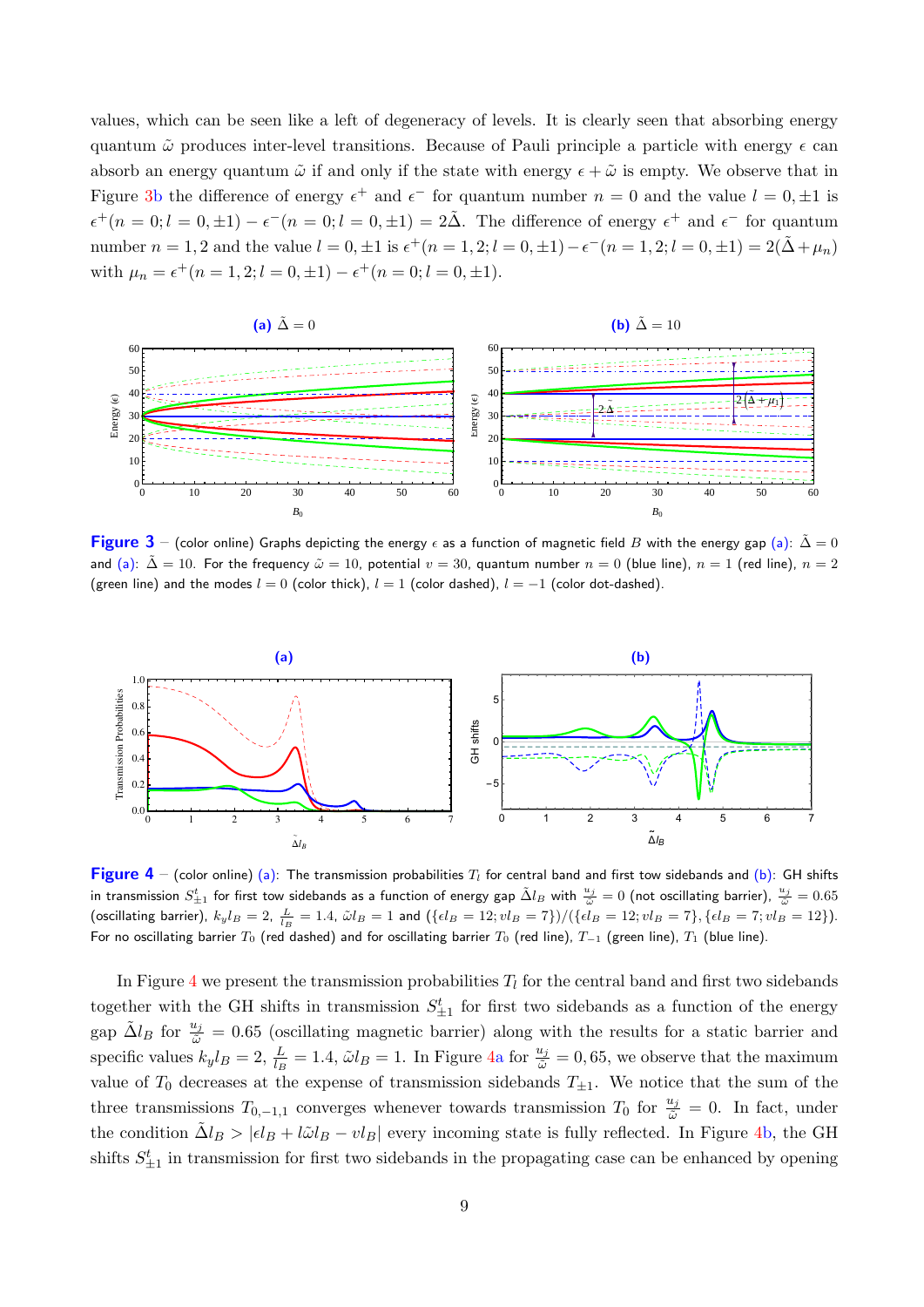a gap at the Dirac point. This computation has been performed keeping the parameters  $\frac{u_j}{\tilde{\omega}} = 0.65$ ,  $k_y l_B = 2$ ,  $\frac{L}{l_B} = 1.4$ ,  $\tilde{\omega} l_B = 1$  and making different choices for the energy  $\epsilon l_B$  and potential  $vl_B$ . For the configuration  $\{ \epsilon l_B = 12, v l_B = 7 \}$ , we can still have positive shifts while for configuration  ${el_B = 7, vl_B = 12}$  the GH shifts are negative. The GH shifts in transmission for the first two sidebands  $S_1^t$  (blue line) and  $S_{-1}^t$  (green line) did not vanish and decrease with increasing  $\tilde{\Delta}l_B$  for  $s = sign(\epsilon l_B - v l_B) = -1$  as well as increases with increasing  $\tilde{\Delta}l_B$  for  $s = sign(\epsilon l_B - v l_B) = 1$ . It is clearly seen that the GH shifts can be enhanced by a certain gap opening. Indeed, by increasing the gap we observe that the gap of transmission becomes broader, changing the transmission resonances and the modulation of the GH shifts. Note that for a certain energy gap  $\Delta l_B$ , there is total reflection and therefore the GH shifts in transmission  $S_{\pm 1}^{t}$  do not vanish.

<span id="page-10-0"></span>

**Figure 5** – (color online) Polar graphs depicting the transmission probability  $T_0(\phi_0)$  for a magnetic barrier of  $\frac{u_j}{\tilde{\omega}}=0$  with  $\frac{L}{L_B} = 1.2$ ,  $vl_B = 0$ . (a): For various gap  $\tilde{\Delta}l_B = \{0, 4, 6, 7.1\}$  and  $\epsilon l_B = 7.5$ . (b): For various energy  $\epsilon l_B = \{1.8, 3.5, 5, 7.5\}$ and  $\tilde{\Delta} l_B = 2$ .

In Figure [5,](#page-10-0) we plot the transmission probabilities in central band  $T_0$  for magnetic barrier  $\frac{u_j}{\tilde{\omega}} = 0$  as a function of the incidence angle  $\phi_0$  for specific values of  $\frac{L}{l_B} = 1.2$ ,  $vl_B = 0$ . We show that it is possible to confine massless Dirac fermions in graphene sheet by inhomogeneous magnetic field and the induced gap  $\Delta$ . The outermost circle corresponds to full transmission total  $T_0 = 1$ , while the origin of this plot represents zero transmission  $T_0 = 0$ . In Figure [5a](#page-10-0) we show how the transmission is affected by the effective mass term reflected by  $\tilde{\Delta}l_B = \{0, 4, 6, 7.1\}$  and the parameters  $\epsilon l_B = 7.5$ , the transmission decreases sharply as we increase the energy gap  $\tilde{\Delta}l_B$ , there is no transmission possible. We notice that for certain incidence angles the transmission is not allowed, in fact for  $\epsilon l_B \le L/l_B - l\tilde{\omega}l_B$  all waves are completely reflected. It is worth mentioning that the transmission is uniquely defined by the incidence angle  $\phi_0$ . Each radial line represents a given incidence angle and intersects the transmission curve at one point. In Figure [5b](#page-10-0) for the energy gap  $\Delta l_B = 2$  and various energy  $\epsilon l_B = \{1.8, 3.5, 5, 7.5\}$ , we see that the transmission vanishes for  $\epsilon l_B \leq 1.2$ .

It is well known that graphene has a zero band gap because the Dirac-Weyl Hamiltonian, that models graphene, describes massless quasiparticles [\[24,](#page-15-17)[25\]](#page-15-18) and hence allows for Klein tunneling. However,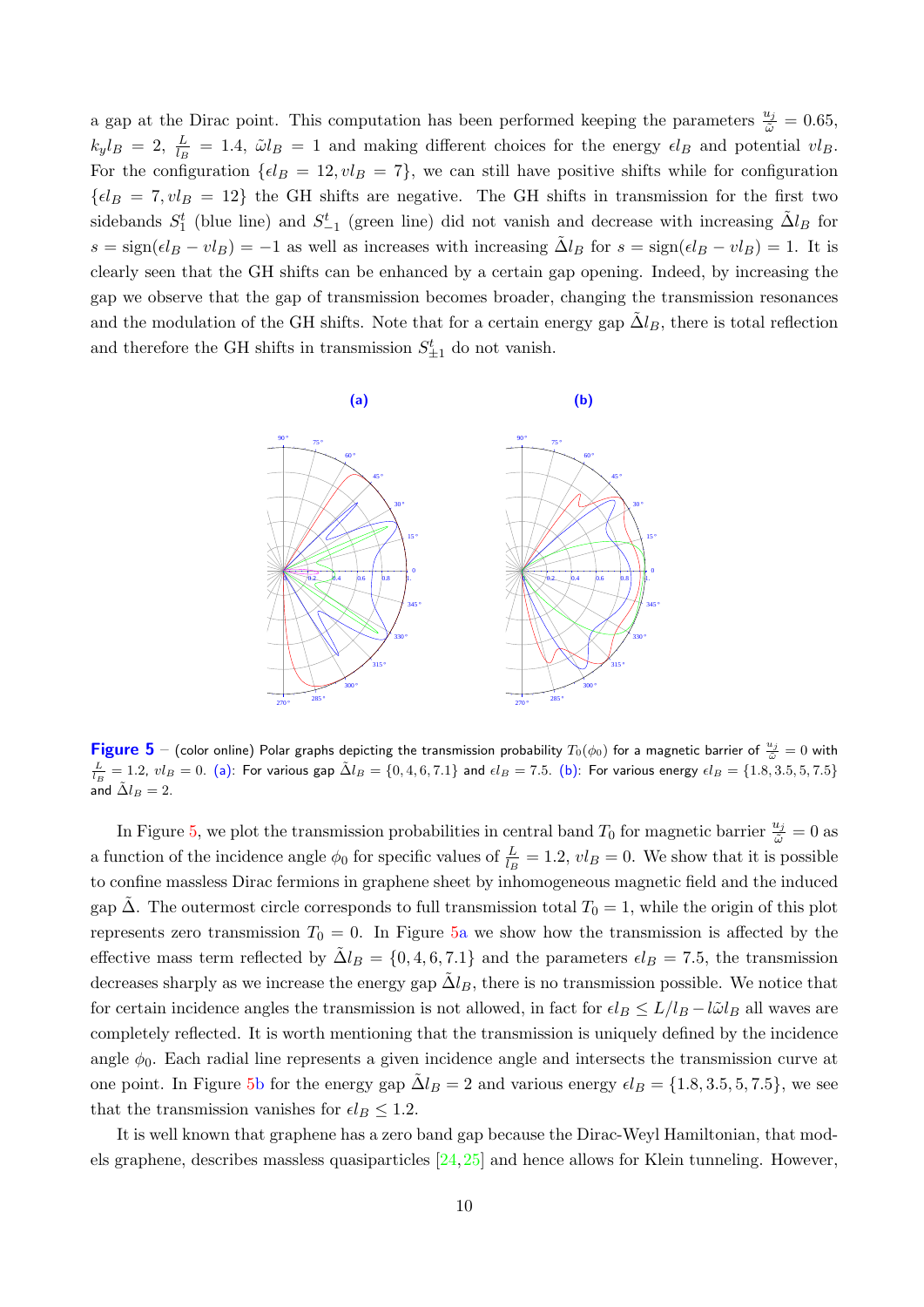electronic components such as electronic switches, diodes and transistors, require that the current can be cut off/on. It is necessary then to induce an energy gap in graphene in order to control the current flow. Therefore, we also investigated the influence of the energy gap on the GH shifts in Figure [6](#page-11-0) where  $S_l^t$  for the central band and first two sidebands is plotted as a function of the potential  $\epsilon l_B$  for  $\frac{u_j}{\tilde{\omega}} = 0.4$  and specific values  $k_y l_B = 2$ ,  $\epsilon l_B = 10$ ,  $d/l_B = 1.5$ ,  $\tilde{\omega} l_B = 1$ ,  $\tilde{\Delta} l_B = 1$ , different energy gaps such that  $\tilde{\Delta}l_B = 1$  in Figure [6a](#page-11-0) and  $\tilde{\Delta}l_B = 3$  in Figure [6b](#page-11-0). From these, we see that the region of weak GH shifts becomes wider with increased energy gap. Then, we can control the positive and negative GH shifts by changing the y-directional wave vector  $k_y/l_B$  or the energy gap  $\tilde{\Delta}l_B$ . In other words, we can control the directions of the carriers at the interface of the graphene barrier by adjusting  $k_y/l_B$  or  $\Delta l_B$ . The GH shifts still change sign and the absolute value of the maximum of the shifts increased as well. It is clearly seen that  $S_l^t$  are oscillating between negative and positive values around the critical point  $\epsilon l_B = v l_B - l \tilde{\omega} l_B$   $(l = 0, \pm 1).$ 

<span id="page-11-0"></span>

Figure  $6$  – (color online) The GH shifts in transmission for central band and first tow sidebands as a function of the energy  $\epsilon l_B$  for  $\frac{u_j}{\tilde{\omega}} = 0.4$ ,  $k_y l_B = 2$ ,  $\epsilon l_B = 10$ ,  $\frac{L}{l_B} = 1.5$ ,  $\tilde{\omega} l_B = 1$  with (a):  $\tilde{\Delta} l_B = 1$  and (b):  $\tilde{\Delta} l_B = 3$ .  $S_0^t$  (red line),  $S_{-1}^t$  (green line),  $S_1^t$  (blue line).

In Figure [7,](#page-12-0) we present the transmission probabilities  $T_l$  and the GH shifts in transmission  $S_l^t$ for the central band and first two sidebands as a function of the potential  $vl_B$  for  $\frac{u_j}{\tilde{\omega}}\neq 0$  (oscillating barrier) along with that for the static barrier  $\frac{u_j}{\tilde{\omega}} = 0$  and specific values  $k_y l_B = 2$ ,  $\epsilon l_B = 10$ ,  $d/l_B = 1.5$ ,  $\tilde{\omega} l_B = 1$ ,  $\tilde{\Delta} l_B = 1$ , such that  $\frac{u_j}{\tilde{\omega}} = 0.4$  in Figure [7\(](#page-12-0)a,c) and  $\frac{u_j}{\tilde{\omega}} = 0.85$  in Figure 7(b,d). Both quantities are showing a series of peaks and resonances where the resonances correspond to the bound states of the magnetic barrier for  $\frac{u_j}{\tilde{\omega}} = 0$  and the oscillating magnetic barrier for  $\frac{u_j}{\tilde{\omega}} \neq 0$ . We notice that the GH shifts in transmission peak at each bound state energy are clearly shown in the transmission curve underneath. The energies at which transmission vanishes correspond to energies at which the GH shifts in transmission change sign. Since these resonances are very sharp (true bound states with zero width) it is numerically very difficult to track all of them, if we do this then the alternation in sign of the GH shifts will be observed. We notice that around the Dirac point  $vl_B = el_B + l\tilde{\omega}l_B$  the number of peaks is equal to the number of transmission resonances. At such a point  $T_l$  is showing transmission probabilities for the central band and the first two sidebands while it oscillates away from the critical point. We notice that for large values of  $vl_B$ , the GH shifts can be positive as well as negative. We deduce that there is a strong dependence of the GH shifts on the potential height  $vl_B$ , which can help to realize a controllable sign of the GH shifts. We also find that the quantity  $\frac{u_j}{\tilde{\omega}}$  is very significant in determining the GH shifts and transmission probabilities for various sidebands as shown here. This is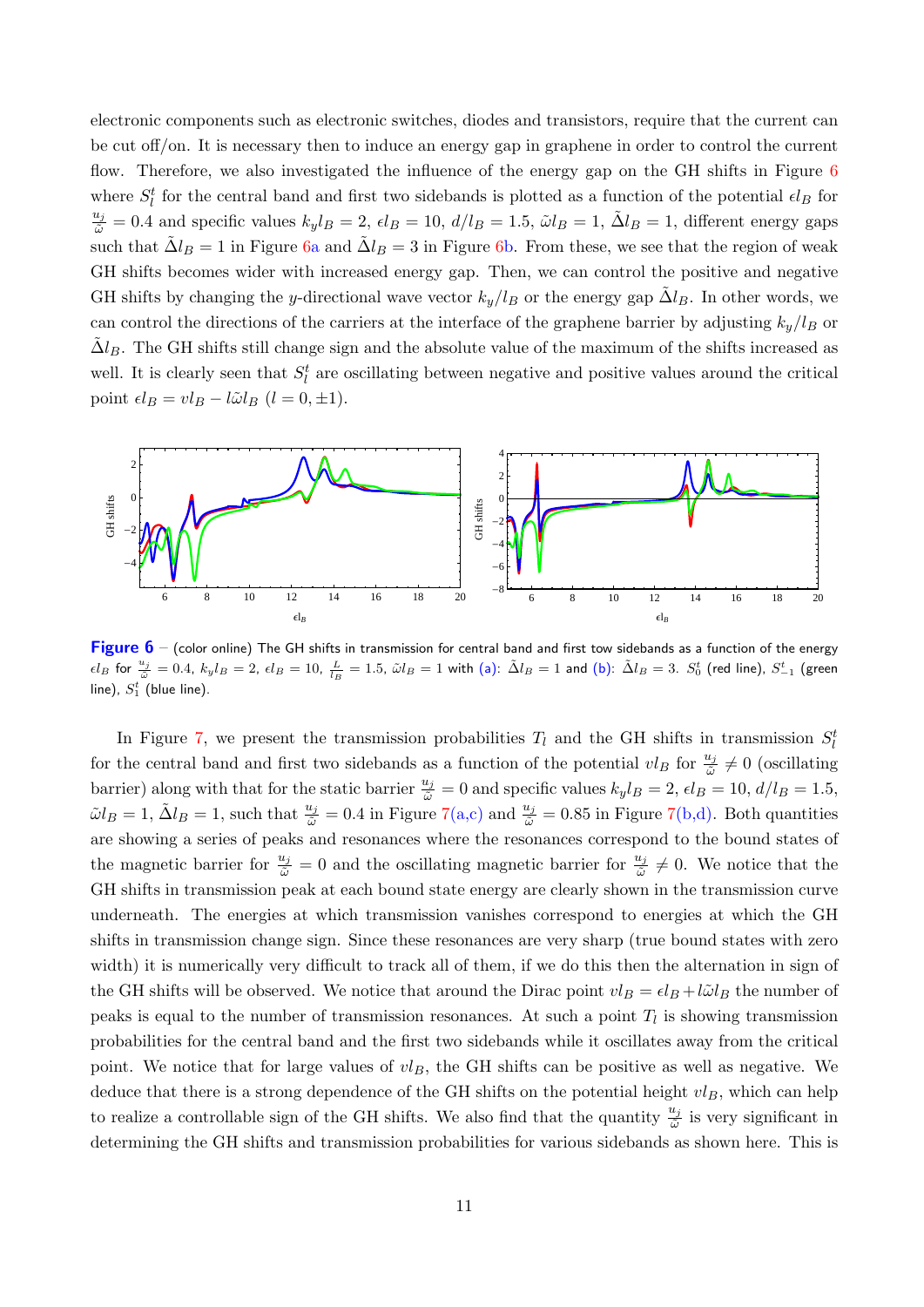<span id="page-12-0"></span>

to be expected as the probabilities are now spread over the central band and sidebands. In addition, the maximum transmission through the oscillating barrier depends on the value of  $\frac{u_j}{\tilde{\omega}}$ .

Figure  $7$  – (color online) The GH shifts in transmission and transmission probabilities for central band and first tow sidebands as a function of the potential  $vl_B$  for  $\frac{u_j}{\tilde{\omega}} \neq 0$  (oscillating barrier) along with that for static barrier  $\frac{u_j}{\tilde{\omega}} = 0$ ,  $k_y l_B = 2$ ,  $\epsilon l_B = 10$ ,  $\frac{L}{l_B} = 1.5$ ,  $\tilde{\omega}l_B = 1$ ,  $\tilde{\Delta}l_B = 1$ . (a)/(c):  $\frac{u_j$ for oscillating barrier  $(T_0, S_0^t)$  (red line),  $(T_{-1}, S_{-1}^t)$  (green line),  $(T_1, S_1^t)$  (blue line).

# 5 Conclusion

We have studied the effect of both time-oscillating scalar potential and magnetic field on the Goos-Hänchen (GH) shifts for the particle transport in gapped graphene. The solutions of energy spectrum are obtained in terms of the physical parameters. We have shown that the time-dependent oscillating barrier height generates additional sidebands at energies  $\epsilon + l\tilde{\omega}$  in the transmission probability due to photon absorption or emission. We have observed that perfect transmission probability at normal incidence (Klein tunneling) persist for a harmonically driven single barrier.

We have also investigated how the GH shifts in transmission are affected by various parameters such that the incident angle of the particles, width and height of the barrier and oscillation frequency. Thus our numerical results support the assertion that quantum interference has an important effect on particle tunneling through a time-dependent graphene-based single barrier. The tunneling modes inside the gap and the corresponding positive and negative GH shifts are further analyzed. The GH shifts in transmission for central band and two first sidebands change sign at the Dirac points  $vl_B = \epsilon l_B + l\tilde{\omega}l_B$ . In particular, the GH shifts change sign at the transmission zero energies and peaks at each bound state associated with the single barrier. It is observed that the GH shifts can be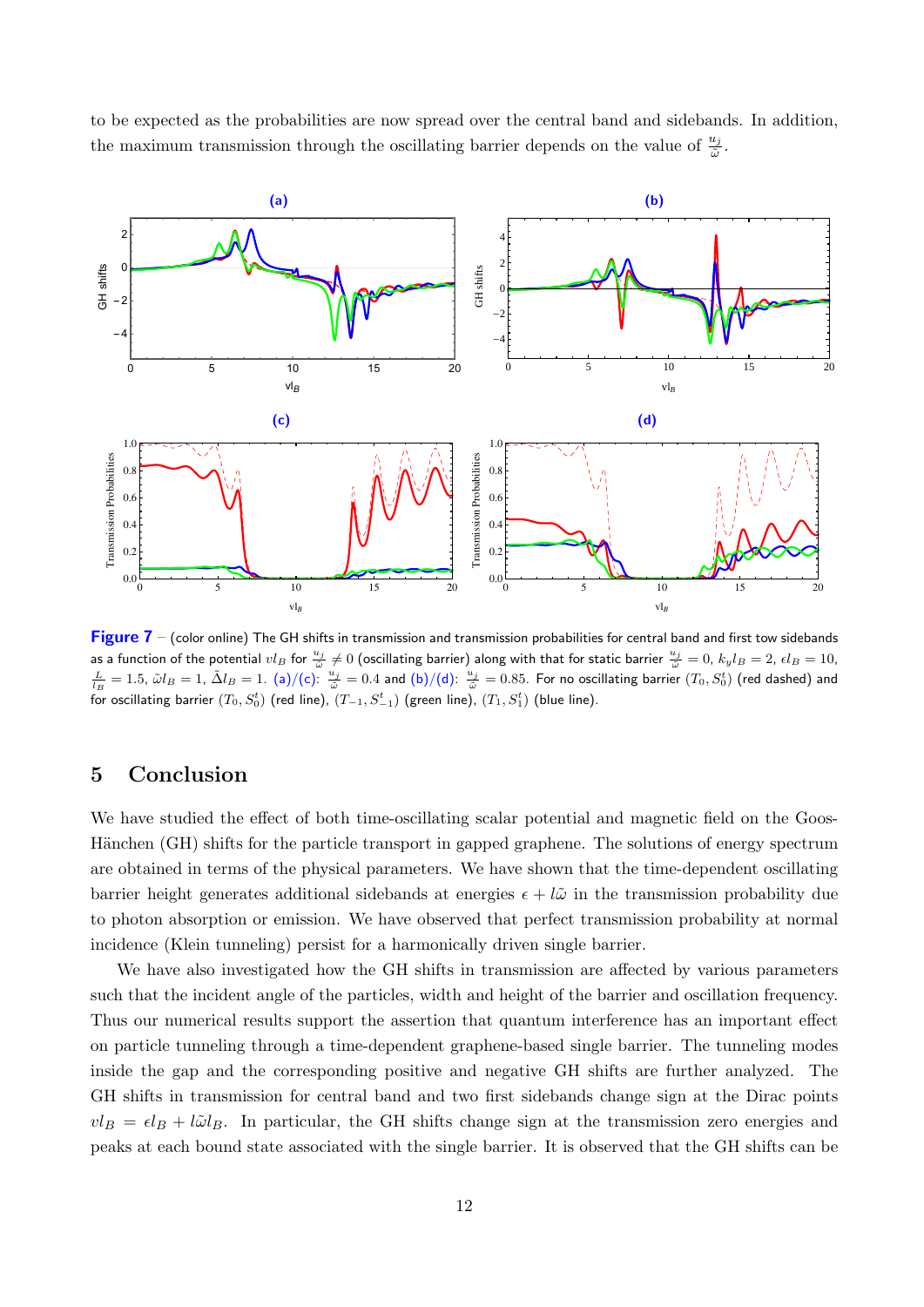enhanced by the presence of resonant energies in the system when the incident angle is less than the critical angle associated with total reflection.

## Acknowledgments

The generous support provided by the Saudi Center for Theoretical Physics (SCTP) is highly appreciated by all authors. AJ and HB acknowledge the support of King Fahd University of Petroleum and Minerals under research group project RG181001. HB also acknowledges useful consultation with Dr. Michael Vogl.

# <span id="page-13-0"></span>Appendix A

To explicitly determine the energy spectrum in our theoretical model, we separately handle each part of the Hamiltonian [\(1\)](#page-2-0). Thus, let us start from the time-independent Dirac equation in the absence of oscillating potential for the spinor  $\psi(x, y) = (\psi_+, \psi_-)^T$  at energy E, such as

$$
H_1 \psi(x, y, t) = E \psi(x, y, t)
$$
\n(A.1)

where  $\psi(x, y, t) = \psi(x, y)e^{-iEt/\hbar}$ . In matrix form, we have

<span id="page-13-1"></span>
$$
\begin{pmatrix}\n0 & -i\partial_x - \partial_y - \frac{ie}{\hbar c}A(x) \\
-i\partial_x + \partial_y + \frac{ie}{\hbar c}A(x) & 0\n\end{pmatrix}\n\begin{pmatrix}\n\psi_+ \\
\psi_-\n\end{pmatrix} = \frac{E}{\hbar v_F}\n\begin{pmatrix}\n\psi_+ \\
\psi_-\n\end{pmatrix}.
$$
\n(A.2)

Since the transverse momentum  $p_y$  is conserved, we can write the wave function in a separable form  $\psi_{\pm}(x,y) = \varphi_{\pm}(x)e^{ik_y y}$ . Thus after rescaling energy  $\epsilon = E/v_F$  and using the unit system with  $(\hbar =$  $c = e = 1$ , we obtain the two linear first order differential equations

$$
(-i\partial_x - ik_y - iA(x))\varphi = \epsilon\varphi_+ \tag{A.3}
$$

$$
(-i\partial_x + ik_y + iA(x))\varphi_+ = \epsilon \varphi_-.
$$
\n(A.4)

These can be combined to describe the solution of  $(A.2)$  and then consider the incoming particles to be in plane wave states  $\psi_{inc}(x, y, t)$  at energy  $\epsilon$  as

$$
\psi_{inc}(x, y, t) = \begin{pmatrix} 1 \\ \alpha_0 \end{pmatrix} e^{ik_0x} e^{ik_yy} e^{-iv_F \epsilon t}
$$
\n(A.5)

such that  $\alpha_0$  is given by

$$
\alpha_0 = s_0 \frac{k_0 + ik_y}{\sqrt{k_0^2 + k_y^2}} = s_0 e^{i\phi_0}
$$
\n(A.6)

where  $s_0 = \text{sgn}(\epsilon)$ ,  $\phi_0$  is the angle that the incident particles make with the x-direction,  $k_0$  and  $k_y$ are the x and y-components of the wave vector, respectively. After rescaling the potentials  $V = v_F v$ ,  $U_i = v_F u_i$  and frequency  $\omega = v_F \tilde{\omega}$ , we show that the transmitted and reflected waves have components at all energies  $\epsilon + l\tilde{\omega}$   $(l = 0, \pm 1, \cdots)$ . Indeed the wave functions  $\psi_{re}(x, y, t)$  for reflected electrons are

$$
\psi_{re}(x, y, t) = \sum_{m,l=-\infty}^{+\infty} r_l \begin{pmatrix} 1 \\ -\frac{1}{\alpha_l} \end{pmatrix} e^{-ik_l x + ik_y y} J_{m-l} \left(\frac{u_j}{\tilde{\omega}}\right) e^{-iv_F(\epsilon + m\tilde{\omega})t}
$$
(A.7)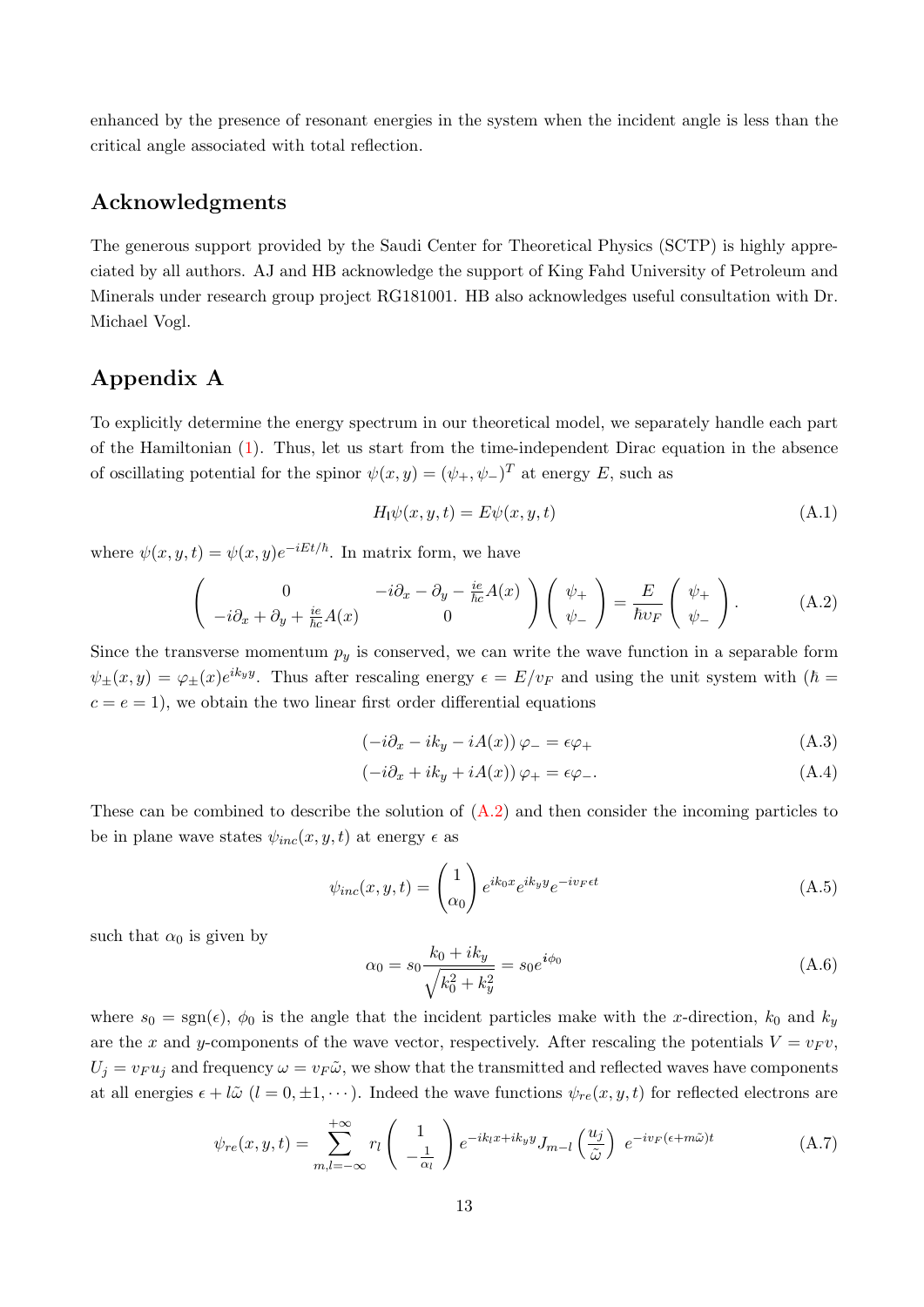and the corresponding energy reads as

<span id="page-14-6"></span>
$$
\epsilon + l\tilde{\omega} = s_l \sqrt{k_l^2 + k_y^2} \tag{A.8}
$$

where  $r_l$  is the reflection amplitude and  $J_m\left(\frac{u_j}{\tilde{\omega}}\right)$  is the Bessel function of the first kind. Note that for the modulation amplitude  $u_j = 0$  we have  $J_{m-l} (0) = \delta_{ml}$ . We will return to this point once we talk about the solution in different regions composing our system. The parameter  $\alpha_l$  is the complex number

$$
\alpha_l = s_l \frac{k_l + ik_y}{\sqrt{k_l^2 + k_y^2}} = s_l e^{i\phi_l}
$$
\n(A.9)

where  $\phi_l = \tan^{-1}(k_y/k_l)$ ,  $s_l = \text{sgn}(\epsilon + l\tilde{\omega})$ , the sign again refers to conduction and valence bands regions. The (number) wavevector  $k_l$  for mode l can be obtained from  $(A.8)$  to end up with

$$
k_l = s_l \sqrt{(\epsilon + l\tilde{\omega})^2 - k_y^2}.
$$
\n(A.10)

While, the wave functions  $\psi_{tr}(x, y, t)$  for transmitted electrons read as

$$
\psi_{tr}(x, y, t) = \sum_{m,l=-\infty}^{+\infty} t_l \begin{pmatrix} 1 \\ \beta_l \end{pmatrix} e^{ik_l' x + ik_y y} J_{m-l} \left(\frac{u_j}{\tilde{\omega}}\right) e^{-iv_F(\epsilon + m\tilde{\omega})t}
$$
(A.11)

and the eigenvalues

$$
\epsilon + l\tilde{\omega} = s_l \sqrt{k_l'^2 + \left(k_y + \frac{L}{l_B^2}\right)^2} \tag{A.12}
$$

where the magnetic length  $l_B = \sqrt{1/B_0}$ , transmission amplitude  $t_l$  and the next complex number

$$
\beta_l = s_l \frac{k'_l + i\left(k_y + \frac{L}{l_B^2}\right)}{\sqrt{k'_l{}^2 + \left(k_y + \frac{L}{l_B^2}\right)^2}} = s_l \ e^{i\theta_l} \tag{A.13}
$$

$$
k'_{l} = s_{l} \sqrt{(\epsilon + l\tilde{\omega})^{2} - \left(k_{y} + \frac{L}{l_{B}^{2}}\right)^{2}}
$$
\n(A.14)

$$
\theta_l = \tan^{-1} \left[ \left( k_y + \frac{L}{l_B^2} \right) / k'_l \right]. \tag{A.15}
$$

# References

- <span id="page-14-0"></span>[1] A. H. Dayem and R. J. Martin, Phys. Rev. Lett. 8, 246 (1962).
- <span id="page-14-1"></span>[2] P. K. Tien and J. P. Gordon, Phys. Rev. 129, 647 (1963).
- <span id="page-14-2"></span>[3] M. Moskalets and M. Buttiker, Phys. Rev. B 66, 035306 (2002).
- <span id="page-14-3"></span>[4] A. Jellal, M. Mekkaoui, E. B. Choubabi, and H. Bahlouli, Eur. Phys. J. B 87, 123 (2014).
- <span id="page-14-4"></span>[5] F. Grossmann, T. Dittrich, P. Jung, and P. Hanggi, Phys. Rev. Lett. 67, 516 (1991).
- <span id="page-14-5"></span>[6] M. Wagner, Phys. Rev. B 49, 16544 (1994); Phys. Rev. A 51, 798 (1995).